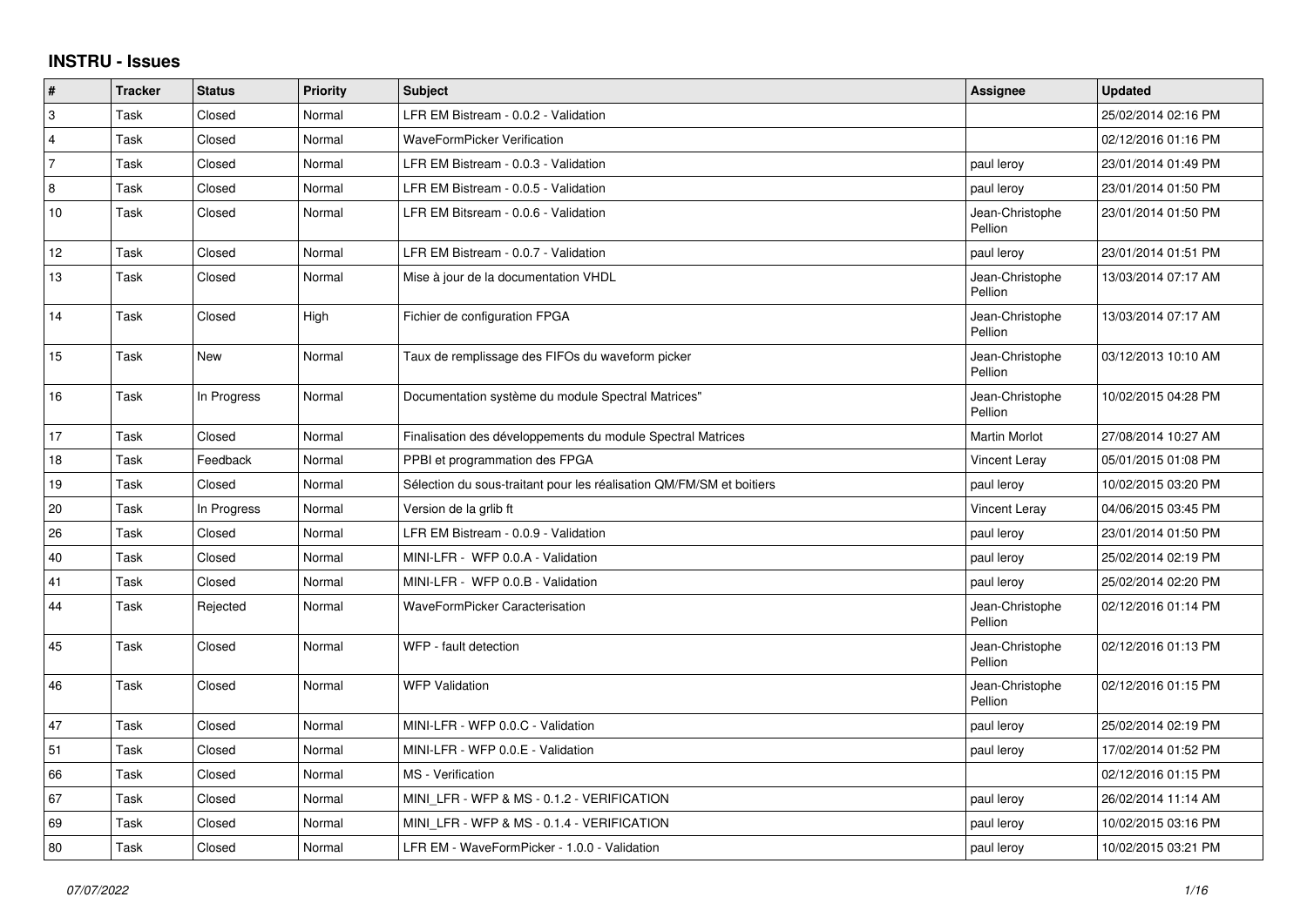| $\vert$ # | <b>Tracker</b> | <b>Status</b> | Priority | <b>Subject</b>                                                                                                     | Assignee                   | <b>Updated</b>      |
|-----------|----------------|---------------|----------|--------------------------------------------------------------------------------------------------------------------|----------------------------|---------------------|
| 122       | Task           | Closed        | Normal   | Calcul optimisé du fine time.                                                                                      | bruno katra                | 24/04/2014 06:10 PM |
| 126       | Task           | New           | Normal   | Fill the feature page                                                                                              | Alexis Jeandet             | 23/04/2014 08:42 AM |
| 183       | Task           | Closed        | Normal   | Roadmap TRR2 pour septembre 2014                                                                                   | bruno katra                | 26/06/2015 10:15 AM |
| 227       | Task           | Closed        | Normal   | Calibration                                                                                                        | Jean-Christophe<br>Pellion | 10/02/2015 04:22 PM |
| 228       | Task           | In Progress   | Normal   | <b>DECIMATION</b>                                                                                                  | Jean-Christophe<br>Pellion | 05/06/2015 03:25 PM |
| 230       | Task           | Closed        | Normal   | Rédaction de la demande de modification pour STEEL                                                                 | Vincent Leray              | 08/04/2015 07:47 AM |
| 233       | Task           | Closed        | Normal   | retrofit FPGA sur EM+                                                                                              | Alexis Jeandet             | 28/07/2015 05:38 PM |
| 239       | Task           | Closed        | Normal   | Parametre R2 du Waveform Picker - Doc and Verif                                                                    | paul leroy                 | 10/02/2015 09:05 AM |
| 248       | Task           | Closed        | Normal   | Action 6 (team meeting in Graz)                                                                                    | paul leroy                 | 05/02/2015 08:42 AM |
| 260       | Task           | New           | High     | <b>Part Stress Analysis</b>                                                                                        | Alexis Jeandet             | 21/11/2014 09:30 AM |
| 351       | Task           | Closed        | Normal   | Détailler les fonctionnements de l'acquisition des SWF du mode NORMAL avec SBM1 et SBM2 dans<br>SRS et User Manual | bruno katra                | 04/11/2015 04:06 PM |
| 361       | Task           | Closed        | Normal   | Design DiscoSpace                                                                                                  | paul leroy                 | 09/06/2015 10:48 AM |
| 398       | Task           | New           | Normal   | Utilisez le script periodicity py sur les tests de Gerald                                                          | Veronique bouzid           | 25/05/2015 11:08 AM |
| 403       | Task           | Rejected      | Low      | Evaluate some opensource VHDL IPs                                                                                  | Alexis Jeandet             | 28/07/2015 05:35 PM |
| 432       | Task           | Closed        | Normal   | Valider le signal de calibration                                                                                   | bruno katra                | 30/11/2015 05:37 PM |
| 434       | Task           | Closed        | Normal   | Implement a kind of virtual file system for space missions datas.                                                  | Alexis Jeandet             | 14/02/2019 09:50 AM |
| 436       | Task           | Closed        | Normal   | R3: Nouveaux requirements                                                                                          | Veronique bouzid           | 26/10/2015 01:50 PM |
| 437       | Task           | Closed        | Normal   | R3 *** Adaptation TC_LFR_UPDATE_INFO                                                                               | Veronique bouzid           | 06/08/2015 02:33 PM |
| 446       | Task           | Closed        | Normal   | BP1 BP2 pour release 3                                                                                             | paul leroy                 | 02/07/2015 03:08 PM |
| 459       | Task           | Closed        | Normal   | Ajouter à la SRS et User Manual comprtement des infos BIAS, R0, R1,                                                | bruno katra                | 04/11/2015 04:47 PM |
| 465       | Task           | Closed        | Normal   | Annonces d'emploi                                                                                                  | Alexis Jeandet             | 14/02/2019 09:50 AM |
| 492       | Task           | New           | Normal   | Implementation Timing LFR                                                                                          | Veronique bouzid           | 21/09/2015 09:53 AM |
| 510       | Task           | Closed        | Normal   | fields DESTINATION_ID on TM_LFR_PARAMETER_DUMP and<br>TM_LFR_KCOEFFICIENTS_DUMP compliant // R3                    | Veronique bouzid           | 02/10/2015 04:23 PM |
| 516       | Task           | Closed        | Normal   | SEQUENCE_CNT for TM_LFR_PARAMETER_DUMP and TM_LFR_KCOEFFICIENTS_DUMP                                               | Veronique bouzid           | 05/10/2015 10:58 AM |
| 517       | Task           | Closed        | Normal   | Vérification des températures                                                                                      | Veronique bouzid           | 21/10/2015 08:26 AM |
| 520       | Task           | Closed        | Normal   | Révision 3.0.0.9                                                                                                   | Veronique bouzid           | 05/10/2015 10:55 AM |
| 521       | Task           | Closed        | Normal   | [JIRA - RPWSWR-151] Précisions à apporter dans le SDD concernant les tâches AVER et BPPR.                          | bruno katra                | 04/01/2016 04:15 PM |
| 534       | Task           | Closed        | Normal   | Révision 3.0.0.10                                                                                                  | Veronique bouzid           | 12/10/2015 10:25 PM |
| 546       | Task           | Closed        | Normal   | génération des rapports de couverture de code avec GCOV                                                            | Veronique bouzid           | 21/11/2018 10:10 AM |
| 555       | Task           | Closed        | Normal   | Errata RPW-MEB-LFR-SPC-00061-1-8_FPGA_Architecture_Design                                                          | Jean-Christophe<br>Pellion | 26/10/2015 04:20 PM |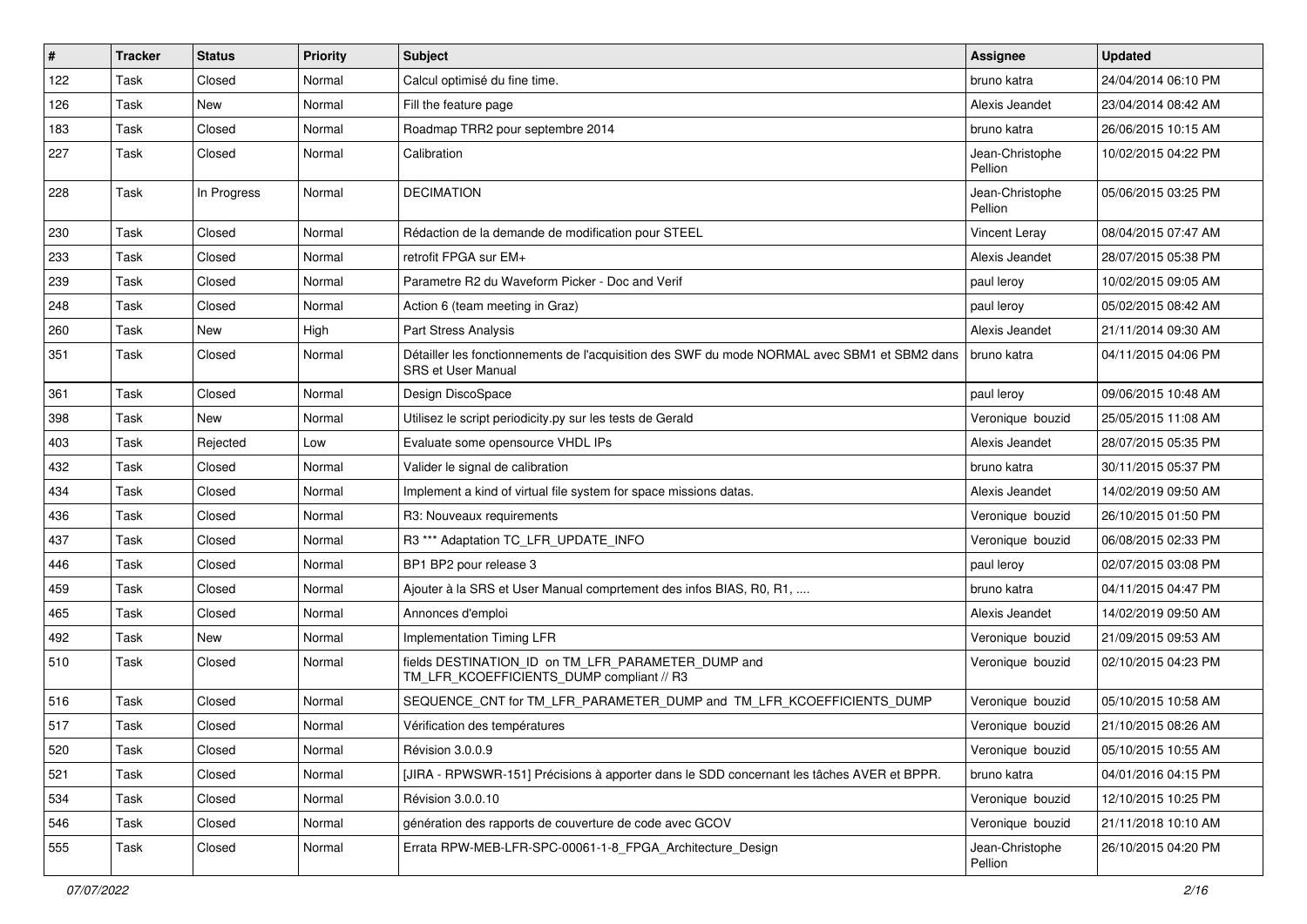| $\vert$ # | <b>Tracker</b> | <b>Status</b> | <b>Priority</b> | <b>Subject</b>                                                                 | <b>Assignee</b>  | <b>Updated</b>      |
|-----------|----------------|---------------|-----------------|--------------------------------------------------------------------------------|------------------|---------------------|
| 557       | Task           | Closed        | Normal          | Révision 3.0.0.12                                                              | bruno katra      | 18/01/2016 04:52 PM |
| 559       | Task           | Closed        | Normal          | Garantir que la réception est désactive sur l'APBUART.                         | Alexis Jeandet   | 22/03/2021 12:20 PM |
| 570       | Task           | Closed        | Normal          | [QR R3] [JIRA] (MEBRPWMEB-439) : ajout dependances SRS                         | bruno katra      | 01/03/2016 04:19 PM |
| 571       | Task           | Closed        | Normal          | [QR R3] [JIRA] (MEBRPWMEB-616) : nombreuses corrections mineures de la SRS 1.9 | bruno katra      | 17/02/2016 04:42 PM |
| 572       | Task           | Closed        | Normal          | [QR R3] [JIRA] (MEBRPWMEB-576) : ajouter les req calibration dans la matrice   | bruno katra      | 02/03/2016 02:33 PM |
| 577       | Task           | Closed        | Normal          | [QR R3] [RPWSWR-448]                                                           | bruno katra      | 01/03/2016 04:42 PM |
| 590       | Task           | Closed        | Normal          | livraison version 3.0.0.13                                                     | Veronique bouzid | 22/02/2016 10:38 AM |
| 595       | Task           | Closed        | Normal          | 3.0.0.14                                                                       | Veronique bouzid | 11/02/2016 02:28 PM |
| 597       | Task           | Closed        | Urgent          | 3.0.0.15                                                                       | thomas chust     | 18/02/2016 01:07 PM |
| 603       | Task           | Closed        | Normal          | 3.0.0.16                                                                       | bruno katra      | 24/03/2017 11:50 AM |
| 605       | Task           | Closed        | Normal          | 3.0.0.17                                                                       |                  | 04/02/2016 08:19 AM |
| 608       | Task           | Closed        | Low             | 3.0.0.18                                                                       | Veronique bouzid | 22/02/2016 10:37 AM |
| 609       | Task           | Closed        | Normal          | 3.0.0.19                                                                       | Veronique bouzid | 22/02/2016 10:37 AM |
| 612       | Task           | Closed        | High            | Long Test in normal mode                                                       | bruno katra      | 10/02/2016 05:38 PM |
| 613       | Task           | Closed        | Normal          | Validation SWF 22s                                                             | Veronique bouzid | 09/03/2016 01:53 PM |
| 614       | Task           | Closed        | Normal          | 3.0.0.20                                                                       | thomas chust     | 02/03/2016 02:47 PM |
| 615       | Task           | Stalled       | Normal          | Validation SWF 22s pour 3.0.0.20                                               | thomas chust     | 22/03/2021 12:09 PM |
| 618       | Task           | Closed        | High            | Long test with SBM1 and SBM2 FSW 3.0.0.20                                      | paul leroy       | 02/03/2016 02:45 PM |
| 619       | Task           | Closed        | Normal          | 3.0.0.21                                                                       |                  | 22/02/2016 10:34 AM |
| 620       | Task           | Closed        | High            | 3.0.0.22                                                                       | Veronique bouzid | 08/03/2016 01:50 PM |
| 622       | Task           | Closed        | Normal          | livraison srec 3.0.0.20 et 3.0.0.22                                            |                  | 22/02/2016 10:36 AM |
| 624       | Task           | Closed        | Normal          | Long test with SBM1 and SBM2 FSW 3.0.0.22                                      | thomas chust     | 01/04/2019 11:39 AM |
| 630       | Task           | Closed        | Normal          | Long Test in normal mode in 3.0.0.22                                           | Veronique bouzid | 22/02/2016 05:47 PM |
| 631       | Task           | Closed        | Normal          | Transforme fichier Synth.txt en log data                                       | Veronique bouzid | 19/02/2016 08:20 AM |
| 632       | Task           | Closed        | Normal          | Mise à jour document SRS / commutation immediate                               | Veronique bouzid | 02/03/2016 02:43 PM |
| 633       | Task           | Closed        | Normal          | Mise à jour SRS /SVS/SVR                                                       | Veronique bouzid | 09/03/2016 01:53 PM |
| 636       | Task           | Closed        | Normal          | bad management of HK LFR AHB CORRECTABLE                                       | Veronique bouzid | 21/06/2018 01:29 PM |
| 655       | Task           | Closed        | Normal          | Mise à jour SRS et SVS / TC > 228 bytes                                        | Veronique bouzid | 09/05/2017 04:00 PM |
| 659       | Task           | Closed        | Normal          | Remove useless old files                                                       |                  | 14/08/2016 04:58 PM |
| 660       | Task           | Closed        | Normal          | disable PyQLop until updated                                                   |                  | 14/08/2016 04:57 PM |
| 661       | Task           | Closed        | Normal          | Remove hard coded path                                                         |                  | 21/03/2016 11:39 AM |
| 663       | Task           | In Progress   | Normal          | Improve filter performance in space data tree                                  |                  | 14/02/2019 10:16 AM |
| 668       | Task           | Closed        | Normal          | data tree shouldn't show dataset, component etc.                               |                  | 21/03/2016 11:23 AM |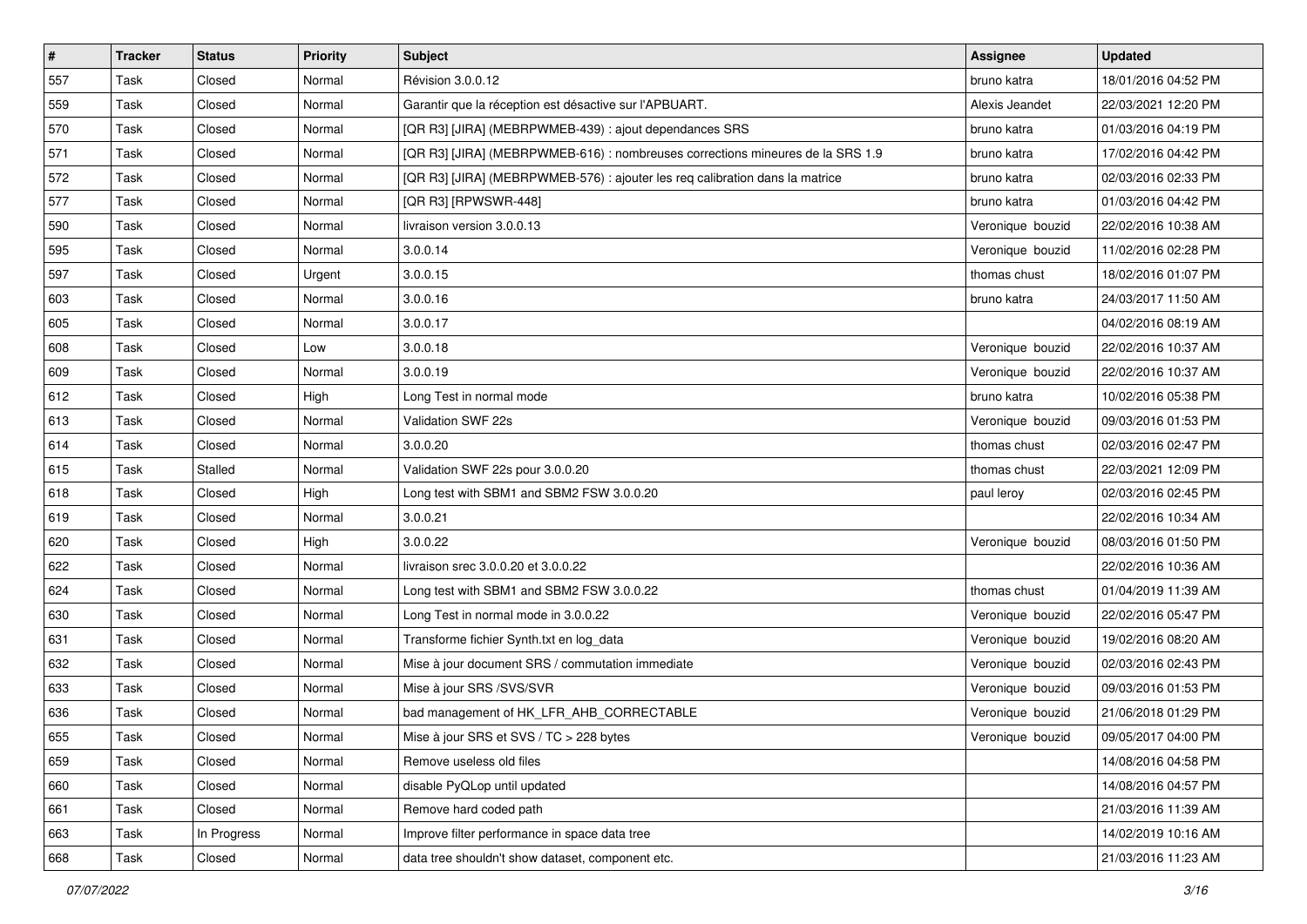| $\vert$ # | <b>Tracker</b> | <b>Status</b> | <b>Priority</b> | <b>Subject</b>                                                                   | <b>Assignee</b>       | <b>Updated</b>      |
|-----------|----------------|---------------|-----------------|----------------------------------------------------------------------------------|-----------------------|---------------------|
| 674       | Task           | New           | Normal          | code comments                                                                    |                       | 14/02/2019 10:16 AM |
| 677       | Task           | Closed        | Normal          | Ajouter au SUM info sur HK_LFR_MAG_FIELDS_FLAG                                   | bruno katra           | 09/05/2017 04:07 PM |
| 690       | Task           | Closed        | Normal          | livraison version 3.1.0.0                                                        | Veronique bouzid      | 19/08/2016 01:56 PM |
| 693       | Task           | Closed        | Normal          | livraison version 3.1.0.1                                                        | Veronique bouzid      | 19/08/2016 01:57 PM |
| 694       | Task           | Closed        | Normal          | livraison version 3.1.0.2                                                        | Veronique bouzid      | 02/06/2016 12:24 PM |
| 697       | Task           | New           | Normal          | LFR technical specification updates related to FSW-R3+                           | Alexis Jeandet        | 22/06/2018 05:24 PM |
| 704       | Task           | New           | Normal          | Readme in QLop soure code                                                        |                       | 14/02/2019 10:16 AM |
| 733       | Task           | Closed        | Normal          | 3.1.0.2 DPU                                                                      | bruno katra           | 24/03/2017 11:49 AM |
| 737       | Task           | Stalled       | Normal          | étudier la nécessité de faire un soft reset lors de certains changements de mode | Alexis Jeandet        | 22/03/2021 12:08 PM |
| 742       | Task           | Closed        | Normal          | 3.1.0.4                                                                          | Veronique bouzid      | 19/08/2016 10:23 AM |
| 769       | Task           | Closed        | Normal          | 3.1.0.4 sources et headers                                                       | bruno katra           | 27/01/2017 02:08 PM |
| 873       | Task           | New           | Normal          | Prévoir un test où l'on vérifie la superposition des masques RW + FBINS          | bruno katra           | 30/12/2016 04:35 PM |
| 876       | Task           | Closed        | High            | implémentation R3++ : mise en conformité ICD/IDB 4.3.0                           | bruno katra           | 27/02/2017 05:51 PM |
| 879       | Task           | Closed        | Normal          | mise à jour de la spécification suite aux modification SSS-CP-EQS-753            | bruno katra           | 24/03/2017 11:48 AM |
| 886       | Task           | Closed        | Normal          | sources 3.1.0.4 modifiées suite à analyse logiscope                              | <b>William Recart</b> | 13/12/2018 03:26 PM |
| 896       | Task           | Closed        | Normal          | Data tree D&D                                                                    |                       | 14/11/2017 02:21 PM |
| 905       | Task           | Closed        | High            | Delivery 3.1.0.5                                                                 | Veronique bouzid      | 18/01/2017 12:13 PM |
| 908       | Task           | Closed        | Normal          | Delivery 3.1.0.6                                                                 | Veronique bouzid      | 17/01/2017 03:12 PM |
| 909       | Task           | Closed        | Normal          | Mise à jour SRS et SVS                                                           | Veronique bouzid      | 21/06/2018 09:42 AM |
| 923       | Task           | Closed        | Normal          | Delivery 3.1.0.7                                                                 | Veronique bouzid      | 10/03/2017 02:41 PM |
| 927       | Task           | Closed        | Normal          | Delivery 3.2.0.0                                                                 |                       | 10/03/2017 02:41 PM |
| 928       | Task           | Closed        | Normal          | Delivery 3.2.0.1                                                                 | Veronique bouzid      | 10/03/2017 02:41 PM |
| 951       | Task           | Closed        | Normal          | 3.2.0.2                                                                          | Veronique bouzid      | 22/03/2017 02:49 PM |
| 960       | Task           | Closed        | Normal          | Installation GCOV                                                                | Veronique bouzid      | 20/09/2018 02:36 PM |
| 980       | Task           | Closed        | Normal          | 3.2.0.3                                                                          | Veronique bouzid      | 22/03/2017 02:49 PM |
| 986       | Task           | Closed        | Normal          | 3.2.0.4                                                                          |                       | 22/03/2017 02:49 PM |
| 987       | Task           | Closed        | Normal          | 3.2.0.5                                                                          |                       | 22/03/2017 02:49 PM |
| 991       | Task           | Closed        | Normal          | Mise à jour Banc de test                                                         | Veronique bouzid      | 21/06/2018 10:53 AM |
| 992       | Task           | Closed        | Normal          | 3.2.0.6                                                                          | bruno katra           | 22/03/2017 02:48 PM |
| 1003      | Task           | Closed        | Normal          | 3.2.0.7                                                                          | Veronique bouzid      | 27/03/2017 11:05 AM |
| 1024      | Task           | Closed        | Normal          | 3.2.0.8                                                                          |                       | 27/03/2017 11:04 AM |
| 1028      | Task           | Closed        | Normal          | 3.2.0.9                                                                          |                       | 28/03/2017 11:31 AM |
| 1031      | Task           | Closed        | Urgent          | 3.2.0.10                                                                         | Alexis Jeandet        | 28/03/2017 04:17 PM |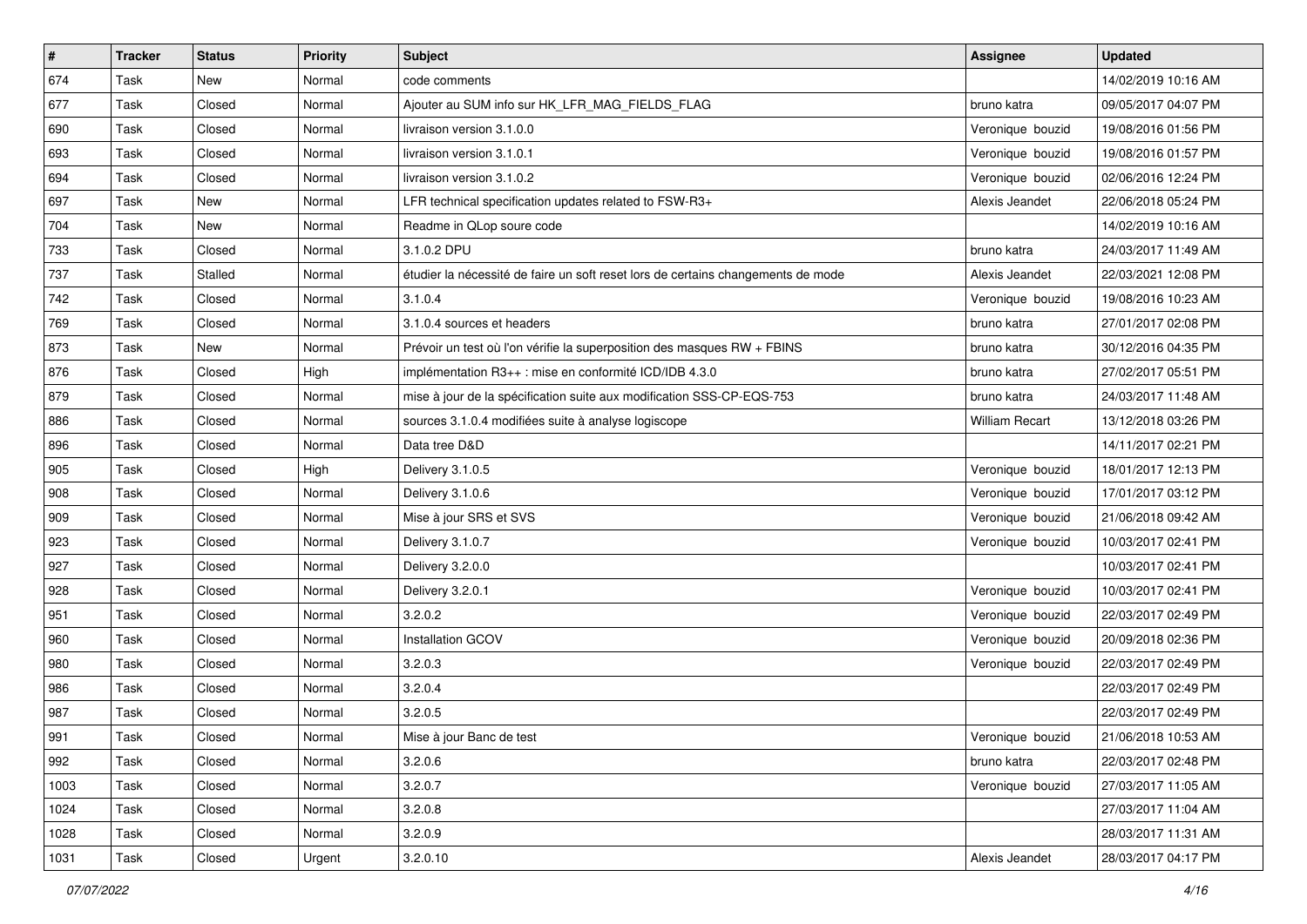| $\vert$ # | <b>Tracker</b> | <b>Status</b> | <b>Priority</b> | <b>Subject</b>                                                                       | <b>Assignee</b>       | <b>Updated</b>      |
|-----------|----------------|---------------|-----------------|--------------------------------------------------------------------------------------|-----------------------|---------------------|
| 1036      | Task           | Closed        | Normal          | 3.2.0.11                                                                             |                       | 30/03/2017 12:16 PM |
| 1040      | Task           | Closed        | Normal          | 3.2.0.12                                                                             | bruno katra           | 30/03/2017 05:16 PM |
| 1043      | Task           | Closed        | Normal          | 3.2.0.13                                                                             | bruno katra           | 18/04/2017 10:37 AM |
| 1046      | Task           | Closed        | Normal          | compilation de RTEMS avec l'option -mfix-b2bst                                       | bruno katra           | 18/04/2017 02:02 PM |
| 1048      | Task           | Closed        | Normal          | validation centrage snapshot 3.2.0.13                                                | bruno katra           | 03/04/2017 01:34 PM |
| 1049      | Task           | Closed        | Normal          | 3.2.0.13 dpu                                                                         | bruno katra           | 04/04/2017 04:43 PM |
| 1050      | Task           | Closed        | Normal          | 3.2.0.14                                                                             | bruno katra           | 18/04/2017 10:37 AM |
| 1053      | Task           | Closed        | High            | 3.2.0.15                                                                             | bruno katra           | 22/06/2018 05:15 PM |
| 1054      | Task           | Closed        | Normal          | Livraison sources 3.2.0.15 pour analyse Logiscope // W. Recart                       | <b>William Recart</b> | 31/05/2017 06:25 PM |
| 1055      | Task           | Closed        | Normal          | 3.2.0.15 dpu                                                                         | bruno katra           | 29/06/2017 06:01 PM |
| 1058      | Task           | Closed        | Normal          | Non-regression                                                                       | Veronique bouzid      | 21/06/2018 11:49 AM |
| 1059      | Task           | Closed        | Urgent          | Livraison SDD                                                                        | Veronique bouzid      | 21/06/2018 09:40 AM |
| 1067      | Task           | Closed        | Normal          | Preparation Datapack R3++                                                            |                       | 22/06/2018 05:17 PM |
| 1096      | Task           | Closed        | High            | Mise a jour document de calibration                                                  | bruno katra           | 05/05/2017 05:43 PM |
| 1182      | Task           | Closed        | Immediate       | Visualisation de données scalaires                                                   |                       | 26/06/2017 10:32 AM |
| 1187      | Task           | Closed        | High            | Unicité spectrogramme dans un graphe                                                 |                       | 16/11/2017 10:52 AM |
| 1204      | Task           | Closed        | Immediate       | Ajout d'une variable dans un graphe existant depuis l'inspecteur de variables (menu) |                       | 26/06/2017 10:33 AM |
| 1206      | Task           | Closed        | Immediate       | Ajout d'une variable dans un graphe existant depuis l'arborescence de données (menu) |                       | 27/06/2017 10:40 AM |
| 1210      | Task           | Closed        | Immediate       | Ajout d'une variable dans un nouveau graphe depuis l'inspecteur de variables (menu)  |                       | 26/06/2017 10:34 AM |
| 1212      | Task           | Closed        | Immediate       | Ajout d'une variable dans un nouveau graphe depuis l'arborescence de données (menu)  |                       | 26/06/2017 10:34 AM |
| 1214      | Task           | Closed        | Immediate       | Suppression d'une variable d'un graphe                                               |                       | 27/06/2017 10:40 AM |
| 1217      | Task           | Closed        | Normal          | Création d'une zone de visualisation depuis l'arborescence de données (menu)         |                       | 13/06/2017 02:09 PM |
| 1219      | Task           | Closed        | Normal          | Création d'une zone de visualisation depuis l'inspecteur de variables (menu)         |                       | 26/06/2017 10:33 AM |
| 1222      | Task           | Closed        | Normal          | Suppression d'une zone de visualisation d'un onglet de visualisation                 |                       | 27/06/2017 10:38 AM |
| 1229      | Task           | Closed        | Normal          | Création d'un onglet de visualisation (bouton)                                       |                       | 12/06/2017 11:41 AM |
| 1231      | Task           | Closed        | Normal          | Suppression d'un onglet de visualisation (bouton)                                    |                       | 12/06/2017 11:41 AM |
| 1237      | Task           | Closed        | High            | Accès à la valeur d'une donnée de variable de type spectrogramme                     |                       | 16/11/2017 10:55 AM |
| 1241      | Task           | Closed        | Immediate       | Zoom sur l'axe en X d'un graphe (molette)                                            |                       | 26/06/2017 11:06 AM |
| 1243      | Task           | Closed        | Immediate       | Zoom sur l'axe en Y d'un graphe (molette)                                            |                       | 26/06/2017 11:06 AM |
| 1249      | Task           | Closed        | Immediate       | Déplacement le long de l'axe en X d'un graphe                                        |                       | 26/06/2017 11:06 AM |
| 1250      | Task           | Closed        | Urgent          | Recalibrage d'un graphe synchronisé                                                  |                       | 25/07/2017 05:19 PM |
| 1273      | Task           | In Progress   | Normal          | Lecture du squelette (API générale)                                                  |                       | 14/02/2019 10:16 AM |
| 1274      | Task           | New           | Low             | Acquisition de données (API générale)                                                |                       | 14/02/2019 10:16 AM |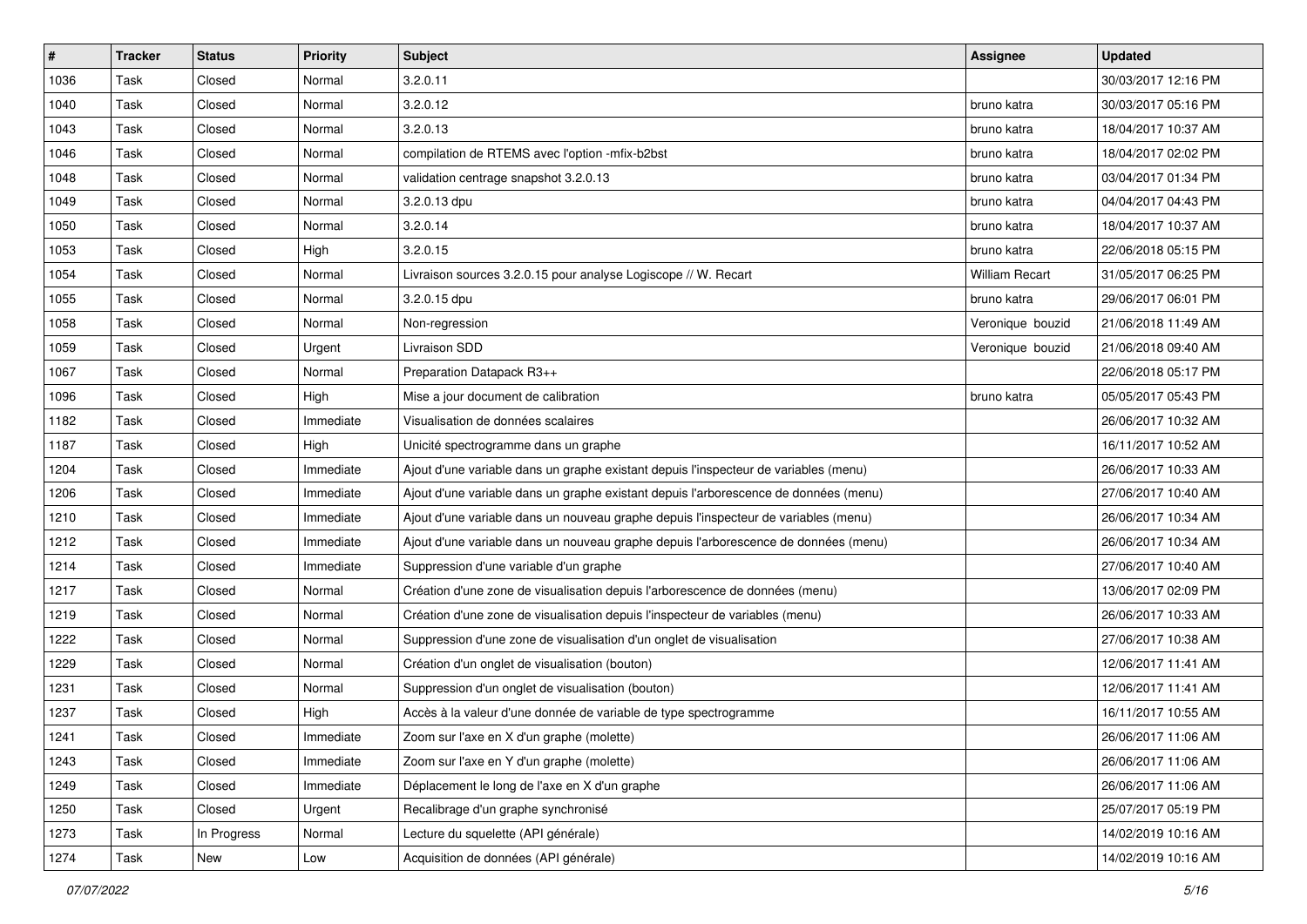| $\pmb{\#}$ | <b>Tracker</b> | <b>Status</b> | <b>Priority</b> | Subject                                                                               | <b>Assignee</b>   | <b>Updated</b>      |
|------------|----------------|---------------|-----------------|---------------------------------------------------------------------------------------|-------------------|---------------------|
| 1287       | Task           | Closed        | Immediate       | Développement d'un serveur bouchon                                                    |                   | 12/06/2017 11:41 AM |
| 1288       | Task           | Closed        | Immediate       | Lecture du squelette                                                                  |                   | 12/06/2017 11:41 AM |
| 1334       | Task           | Closed        | Immediate       | Export d'un graphe sous forme d'image (drag-and-drop)                                 |                   | 14/11/2017 10:56 AM |
| 1339       | Task           | Closed        | Immediate       | Edition par drag-and-drop d'un graphe                                                 |                   | 14/11/2017 02:24 PM |
| 1340       | Task           | New           | Immediate       | Edition par drag-and-drop d'un intervalle de temps d'un catalogue                     |                   | 14/02/2019 10:16 AM |
| 1344       | Task           | Closed        | Normal          | Compilation du projet                                                                 |                   | 08/06/2017 08:37 PM |
| 1345       | Task           | Closed        | Normal          | Incorporation de vera++                                                               |                   | 08/06/2017 08:37 PM |
| 1346       | Task           | Closed        | Normal          | Incorporation de ClangFormat                                                          |                   | 08/06/2017 08:37 PM |
| 1347       | Task           | Closed        | Normal          | Incorporation de Clang Analyzer                                                       |                   | 08/06/2017 08:37 PM |
| 1348       | Task           | Closed        | Normal          | Incorporation de cppcheck                                                             |                   | 08/06/2017 08:37 PM |
| 1349       | Task           | Closed        | Normal          | Initialisation de l'API de logging                                                    |                   | 08/06/2017 08:37 PM |
| 1350       | Task           | Closed        | Immediate       | Mise en place des tests unitaires (Qt Test)                                           |                   | 08/06/2017 08:37 PM |
| 1351       | Task           | Closed        | Immediate       | Initialisation du dépôt git                                                           |                   | 08/06/2017 08:37 PM |
| 1352       | Task           | Closed        | High            | Connexion au dépôt git (RhodeCode)                                                    |                   | 08/06/2017 08:37 PM |
| 1353       | Task           | Closed        | Immediate       | Initialisation du backlog (Redmine)                                                   | adminlpp adminlpp | 23/06/2017 08:40 AM |
| 1355       | Task           | Closed        | Low             | Connexion de Slack à RhodeCode                                                        | Alexis Jeandet    | 08/06/2017 08:37 PM |
| 1356       | Task           | Closed        | Low             | Connexion de Slack à Redmine                                                          | Alexis Jeandet    | 08/06/2017 08:37 PM |
| 1357       | Task           | Closed        | Low             | Connexion de Slack à TeamCity                                                         | Alexis Jeandet    | 08/06/2017 08:37 PM |
| 1359       | Task           | Closed        | Low             | Intégration continue (TeamCity)                                                       | Alexis Jeandet    | 08/06/2017 08:37 PM |
| 1371       | Task           | Closed        | Normal          | API de visualisation des données                                                      |                   | 08/06/2017 08:36 PM |
| 1375       | Task           | Closed        | Normal          | Lecture du squelette (API générale)                                                   |                   | 08/06/2017 08:37 PM |
| 1376       | Task           | New           | Low             | Acquisition de données (API générale)                                                 |                   | 14/02/2019 10:16 AM |
| 1378       | Task           | New           | Immediate       | Test LFR boot Vs Temperature Vs sub_1V5 voltage                                       | Alexis Jeandet    | 12/05/2017 04:29 PM |
| 1379       | Task           | Closed        | Low             | Incorporation de clazy                                                                |                   | 08/06/2017 08:37 PM |
| 1431       | Task           | Closed        | Normal          | Création d'une zone de visualisation depuis l'arborescence de données (drag-and-drop) |                   | 14/11/2017 02:18 PM |
| 1433       | Task           | Closed        | Normal          | Création d'une zone de visualisation depuis l'inspecteur de variables (drag-and-drop) |                   | 14/11/2017 02:18 PM |
| 1435       | Task           | New           | Immediate       | Création d'une zone de visualisation depuis un catalogue (drag-and-drop)              |                   | 14/02/2019 10:16 AM |
| 1438       | Task           | Closed        | High            | Déplacement d'une zone de visualisation à l'intérieur de son onglet de visualisation  |                   | 14/11/2017 02:26 PM |
| 1439       | Task           | Closed        | Normal          | Déplacement d'un graphe d'une zone de visualisation à une autre                       |                   | 14/11/2017 02:27 PM |
| 1440       | Task           | Closed        | Normal          | Déplacement d'un graphe d'une zone de visualisation vers une nouvelle zone            |                   | 14/11/2017 02:28 PM |
| 1441       | Task           | Closed        | High            | Déplacement d'un graphe à l'intérieur de sa zone de visualisation                     |                   | 14/11/2017 02:28 PM |
| 1442       | Task           | Closed        | Immediate       | Suppression d'un graphe d'une zone de visualisation                                   |                   | 27/06/2017 10:40 AM |
| 1451       | Task           | New           | Immediate       | Suppression d'un graphe d'une zone de visualisation                                   |                   | 14/02/2019 10:16 AM |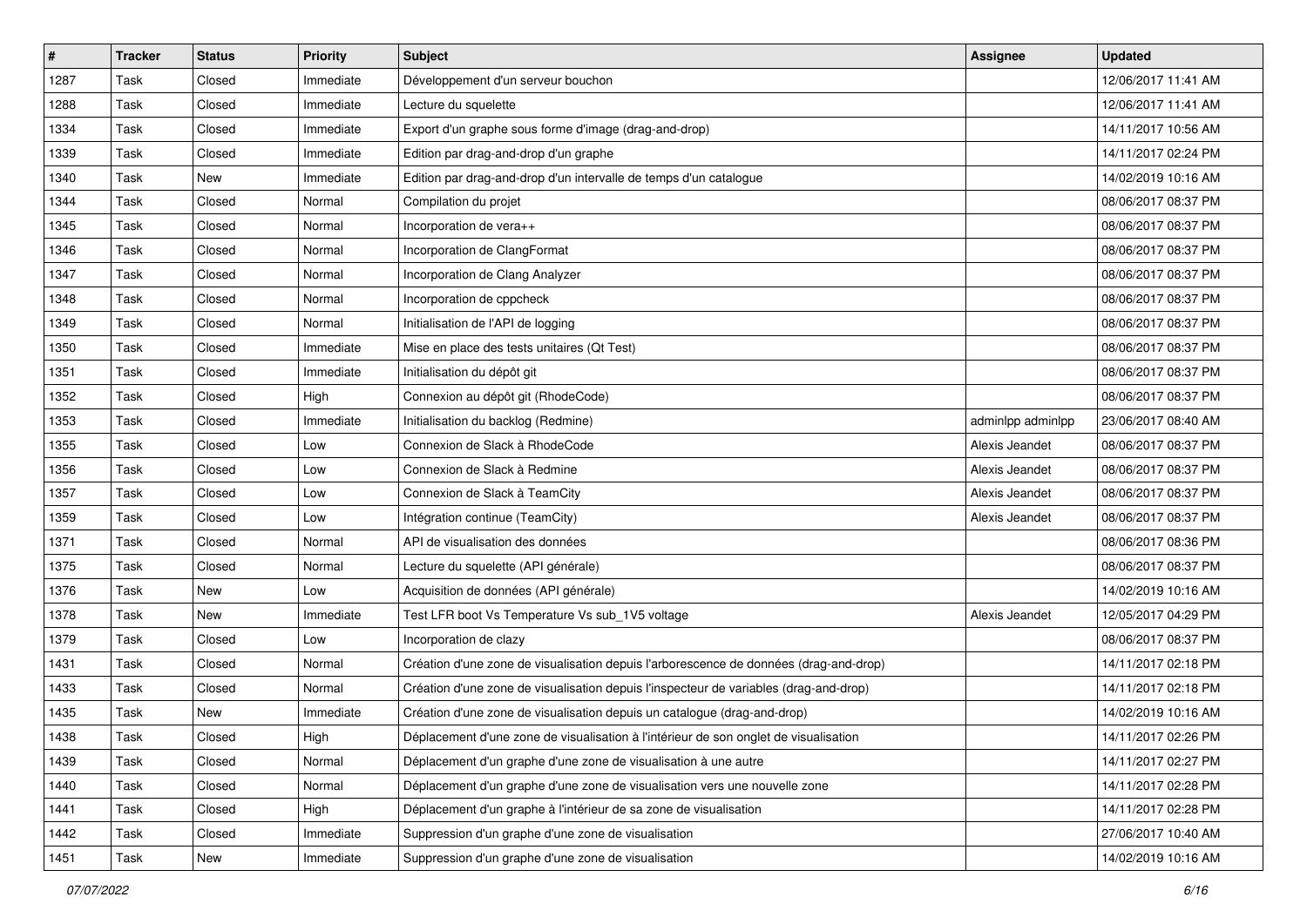| $\vert$ # | <b>Tracker</b> | <b>Status</b> | <b>Priority</b> | <b>Subject</b>                                                                                | <b>Assignee</b> | <b>Updated</b>      |
|-----------|----------------|---------------|-----------------|-----------------------------------------------------------------------------------------------|-----------------|---------------------|
| 1453      | Task           | New           | Immediate       | Ajout d'une variable dans un graphe existant depuis un catalogue (drag-and-drop)              |                 | 14/02/2019 10:16 AM |
| 1455      | Task           | Closed        | Normal          | Ajout d'une variable dans un graphe existant depuis l'inspecteur de variables (drag-and-drop) |                 | 14/11/2017 02:16 PM |
| 1457      | Task           | Closed        | Normal          | Ajout d'une variable dans un graphe existant depuis l'arborescence de données (drag-and-drop) |                 | 14/11/2017 02:14 PM |
| 1459      | Task           | New           | Immediate       | Ajout d'une variable dans un nouveau graphe depuis un catalogue (drag-and-drop)               |                 | 14/02/2019 10:16 AM |
| 1461      | Task           | Closed        | Normal          | Ajout d'une variable dans un nouveau graphe depuis l'inspecteur de variables (drag-and-drop)  |                 | 14/11/2017 02:15 PM |
| 1463      | Task           | Closed        | Normal          | Ajout d'une variable dans un nouveau graphe depuis l'arborescence de données (drag-and-drop)  |                 | 14/11/2017 02:14 PM |
| 1467      | Task           | Closed        | Immediate       | Déplacement d'une variable d'un graphe à un autre                                             |                 | 14/11/2017 02:25 PM |
| 1472      | Task           | Closed        | Urgent          | Cpack windows pour windows                                                                    |                 | 12/06/2017 11:15 AM |
| 1473      | Task           | Closed        | Urgent          | Mock sous linux                                                                               |                 | 17/07/2017 09:59 AM |
| 1476      | Task           | Closed        | Normal          | Mise en place de la couverture de test gcov                                                   |                 | 12/06/2017 11:15 AM |
| 1480      | Task           | Closed        | Low             | Acquisition de données (API générale)                                                         |                 | 31/07/2017 02:36 PM |
| 1482      | Task           | Closed        | Normal          | Qt Sous Linux                                                                                 |                 | 12/06/2017 11:19 AM |
| 1483      | Task           | Closed        | Normal          | Clang Analyser avec Qt sous WIndows                                                           |                 | 12/06/2017 11:19 AM |
| 1484      | Task           | Closed        | Immediate       | Mise en place des tests unitaires (Qt Test)                                                   |                 | 12/06/2017 11:15 AM |
| 1485      | Task           | Closed        | Normal          | MR dépot principale                                                                           |                 | 12/06/2017 11:19 AM |
| 1486      | Task           | Closed        | Normal          | Sciglop sur MAC                                                                               |                 | 27/06/2017 10:40 AM |
| 1488      | Task           | Closed        | Immediate       | Gestion des variables (inspecteur de variables)                                               |                 | 13/06/2017 02:14 PM |
| 1501      | Task           | Closed        | Normal          | Mettre à jour le schéma de représentation des données de variable                             |                 | 12/06/2017 11:20 AM |
| 1578      | Task           | Closed        | Normal          | Création d'une zone de visualisation depuis l'arborescence de données (menu)                  |                 | 27/06/2017 10:39 AM |
| 1587      | Task           | Closed        | Immediate       | Gestion des variables (inspecteur de variables)                                               |                 | 26/06/2017 10:35 AM |
| 1589      | Task           | New           | Normal          | Regarder Icov sous windows                                                                    |                 | 14/02/2019 10:16 AM |
| 1596      | Task           | Closed        | Normal          | Suppression du dernier onglet                                                                 |                 | 26/06/2017 10:34 AM |
| 1597      | Task           | Closed        | Normal          | Modification sur le sidePane                                                                  |                 | 26/06/2017 10:34 AM |
| 1600      | Task           | Closed        | Immediate       | Edition manuelle                                                                              |                 | 26/06/2017 11:05 AM |
| 1608      | Task           | Closed        | Immediate       | Définition de données scalaires                                                               |                 | 26/06/2017 10:32 AM |
| 1610      | Task           | Closed        | Normal          | Création d'un provider pour le plugin bouchon                                                 |                 | 26/06/2017 10:32 AM |
| 1620      | Task           | Closed        | Immediate       | Ajout du cache à Variable                                                                     |                 | 26/06/2017 03:56 PM |
| 1621      | Task           | Closed        | Immediate       | Implémentation du cache                                                                       |                 | 26/06/2017 03:56 PM |
| 1622      | Task           | Closed        | Immediate       | Requête de recupération des données                                                           |                 | 26/06/2017 03:56 PM |
| 1675      | Task           | Closed        | Normal          | Suppression d'une zone de visualisation d'un onglet de visualisation                          |                 | 29/06/2017 10:57 AM |
| 1676      | Task           | Closed        | Immediate       | Suppression d'un graphe d'une zone de visualisation                                           |                 | 29/06/2017 10:57 AM |
| 1677      | Task           | New           | Normal          | Création d'une zone de visualisation depuis l'arborescence de données (menu)                  |                 | 14/02/2019 10:16 AM |
| 1683      | Task           | Closed        | Immediate       | Suppression d'une variable d'un graphe                                                        |                 | 29/06/2017 10:57 AM |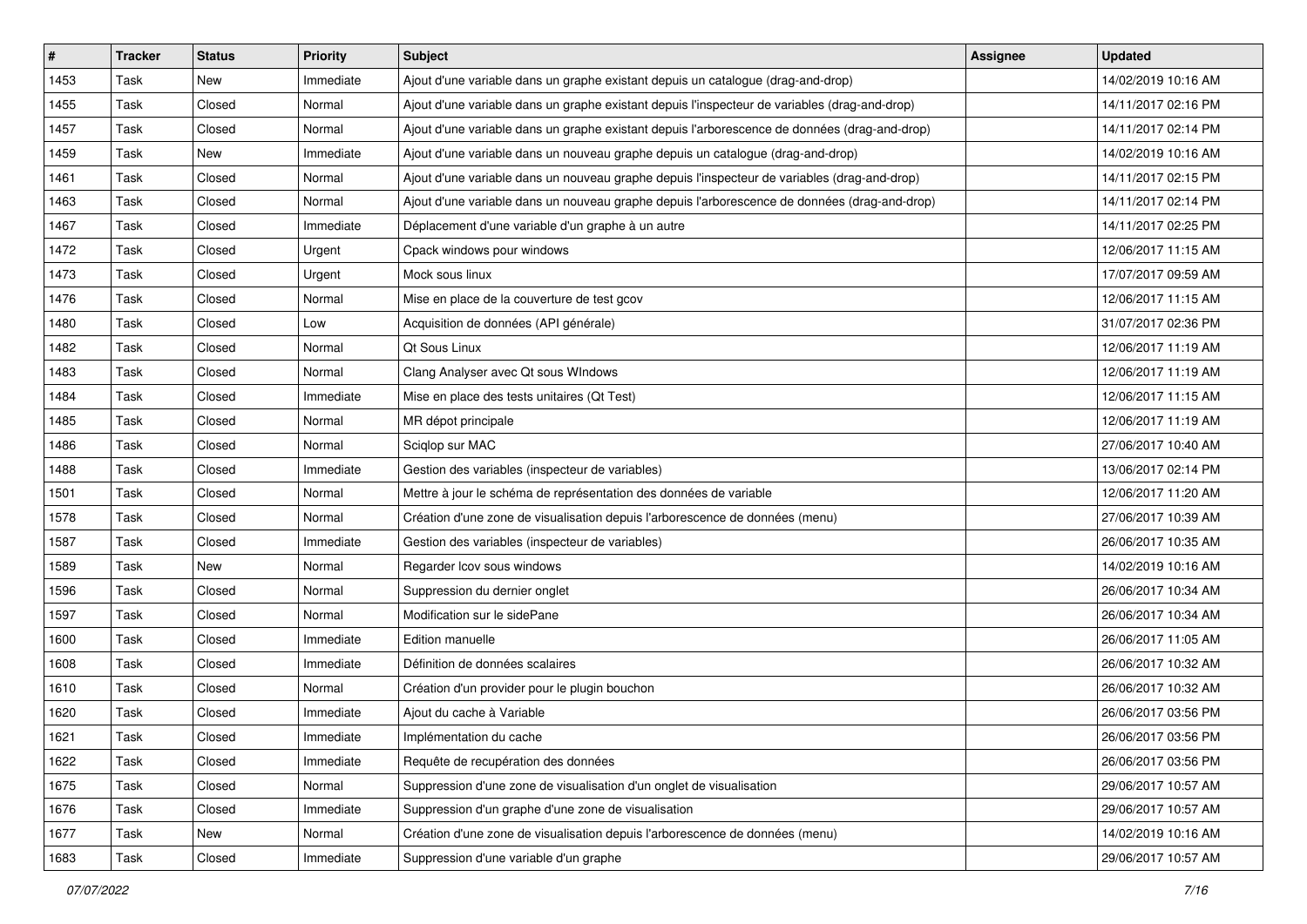| $\vert$ # | <b>Tracker</b> | <b>Status</b> | <b>Priority</b> | <b>Subject</b>                                                                       | <b>Assignee</b> | <b>Updated</b>      |
|-----------|----------------|---------------|-----------------|--------------------------------------------------------------------------------------|-----------------|---------------------|
| 1689      | Task           | Closed        | Normal          | Garder le delta T lors des opérations de pan                                         |                 | 30/06/2017 11:17 AM |
| 1691      | Task           | <b>New</b>    | Immediate       | Ajout d'une variable dans un graphe existant depuis l'arborescence de données (menu) |                 | 14/02/2019 10:16 AM |
| 1693      | Task           | Closed        | Normal          | Temps d'une variable lors de l'ajout depuis le variable manager                      |                 | 04/07/2017 10:20 AM |
| 1694      | Task           | Closed        | Normal          | Ajout d'un bouton Apply sur le widget de temps                                       |                 | 03/07/2017 11:51 AM |
| 1695      | Task           | Closed        | Normal          | Scroll Area                                                                          |                 | 03/07/2017 11:25 AM |
| 1696      | Task           | Closed        | Normal          | Ajout du menu plot                                                                   |                 | 03/07/2017 11:25 AM |
| 1697      | Task           | Closed        | Normal          | Analyze qualité cosinus                                                              |                 | 30/06/2017 11:18 AM |
| 1698      | Task           | Closed        | Normal          | make install sous Linux                                                              |                 | 28/06/2017 04:51 PM |
| 1700      | Task           | Closed        | Normal          | Tolérance lors de l'acquisition                                                      |                 | 29/06/2017 09:01 AM |
| 1701      | Task           | Closed        | Normal          | Modification addDateTime                                                             |                 | 04/07/2017 10:20 AM |
| 1703      | Task           | Closed        | High            | Widget de téléchargement                                                             |                 | 17/07/2017 10:03 AM |
| 1704      | Task           | Closed        | High            | Annulation de l'acquisition de donnée                                                |                 | 17/07/2017 10:03 AM |
| 1705      | Task           | Closed        | High            | Acquisition des données AMDA                                                         |                 | 13/07/2017 10:04 AM |
| 1706      | Task           | New           | High            | Widget de connexion a AMDA                                                           |                 | 14/02/2019 10:16 AM |
| 1707      | Task           | Closed        | Normal          | Selection de variable depuis le variable manager                                     |                 | 30/06/2017 05:03 PM |
| 1708      | Task           | Closed        | Immediate       | Suppression d'une variable sélectionnée                                              |                 | 05/07/2017 11:40 AM |
| 1712      | Task           | Closed        | Normal          | Implémentation de L'API du network controller                                        |                 | 12/07/2017 05:45 PM |
| 1713      | Task           | Closed        | Normal          | Ajout d'une colonne Domaine temporelle                                               |                 | 30/06/2017 09:34 AM |
| 1714      | Task           | Closed        | High            | Parser de fichier JSON                                                               |                 | 07/07/2017 03:09 PM |
| 1715      | Task           | Closed        | High            | Création du noeud de l'arborescence de donnée AMDA                                   |                 | 07/07/2017 03:09 PM |
| 1716      | Task           | Closed        | Normal          | Définir le format du fichier JSON                                                    |                 | 07/07/2017 09:59 AM |
| 1752      | Task           | Closed        | Normal          | Améliorations sur l'acquisition de données AMDA                                      |                 | 17/07/2017 10:03 AM |
| 1756      | Task           | New           | Urgent          | Mock sous linux                                                                      |                 | 14/02/2019 10:16 AM |
| 1770      | Task           | Closed        | High            | Widget de téléchargement - refactoring                                               |                 | 25/07/2017 05:19 PM |
| 1771      | Task           | Closed        | High            | Annulation de l'acquisition de donnée - Arrêter la NetworkReply                      |                 | 25/07/2017 05:19 PM |
| 1774      | Task           | Closed        | Normal          | Améliorations sur l'acquisition de données AMDA                                      |                 | 31/07/2017 02:37 PM |
| 1775      | Task           | Closed        | Normal          | Télécharger dès que la tolérance n'est plus contenue dans le cache                   |                 | 25/07/2017 05:19 PM |
| 1776      | Task           | Closed        | Normal          | Setting pour la tolérance                                                            |                 | 28/07/2017 11:42 AM |
| 1778      | Task           | Closed        | Normal          | Arrangement de la ScrollBar                                                          |                 | 31/07/2017 02:34 PM |
| 1782      | Task           | Closed        | Normal          | Synchronisation des graphes                                                          |                 | 25/07/2017 05:19 PM |
| 1783      | Task           | Closed        | High            | Ajout de colonne dans l'inspecteur de variable                                       |                 | 14/08/2017 09:29 AM |
| 1784      | Task           | Closed        | Immediate       | Duplication d'une variable                                                           |                 | 07/09/2017 11:52 AM |
| 1785      | Task           | Closed        | Immediate       | Renommage d'une variable                                                             |                 | 01/09/2017 09:15 AM |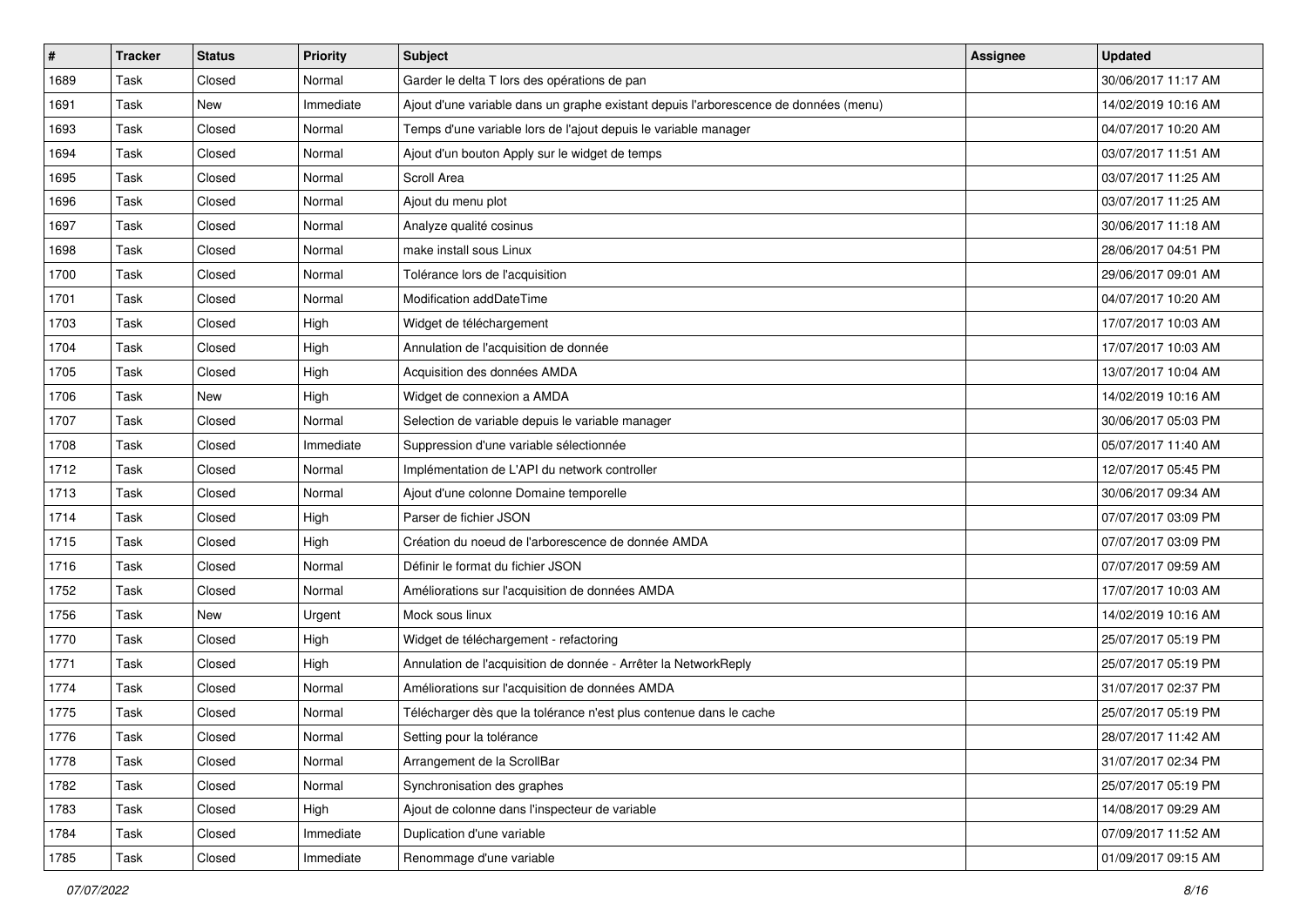| $\vert$ # | <b>Tracker</b> | <b>Status</b> | <b>Priority</b> | <b>Subject</b>                                                            | <b>Assignee</b> | <b>Updated</b>      |
|-----------|----------------|---------------|-----------------|---------------------------------------------------------------------------|-----------------|---------------------|
| 1786      | Task           | New           | High            | Affichage d'une marqueur vertical                                         |                 | 14/02/2019 10:16 AM |
| 1787      | Task           | Closed        | Normal          | Infobulle sur affichage                                                   |                 | 03/08/2017 09:08 AM |
| 1788      | Task           | Closed        | Normal          | Tri du cache                                                              |                 | 26/07/2017 03:50 PM |
| 1789      | Task           | Closed        | Normal          | Affinage du cache                                                         |                 | 31/07/2017 02:34 PM |
| 1790      | Task           | Closed        | Normal          | Robustesse AMDA                                                           |                 | 25/07/2017 05:20 PM |
| 1792      | Task           | Closed        | Urgent          | Filtrage de l'arborescence par search box                                 |                 | 02/08/2017 11:39 AM |
| 1793      | Task           | Closed        | High            | Annulation de l'acquisition de donnée - Impact sur les plugins et l'appli |                 | 25/07/2017 05:19 PM |
| 1804      | Task           | Closed        | Normal          | Arranger les labels de temps pour plus de précisions                      |                 | 14/08/2017 09:22 AM |
| 1805      | Task           | Closed        | Normal          | Arrangement de la ScrollBar                                               |                 | 14/08/2017 09:17 AM |
| 1809      | Task           | Closed        | Normal          | Contiguité du cache                                                       |                 | 14/08/2017 09:17 AM |
| 1814      | Task           | Closed        | Low             | Acquisition de données (API générale)                                     |                 | 07/08/2017 09:52 AM |
| 1818      | Task           | Closed        | Normal          | Améliorations sur l'acquisition de données AMDA                           |                 | 14/08/2017 09:29 AM |
| 1820      | Task           | Closed        | Normal          | API Acquisition v2                                                        |                 | 08/08/2017 03:17 PM |
| 1821      | Task           | Closed        | Normal          | Implémentation de la nouvelle architecture d'acquisition                  |                 | 14/08/2017 09:47 AM |
| 1822      | Task           | Closed        | Immediate       | Rendre compatible la classe Array data avec les vecteurs                  |                 | 08/08/2017 03:04 PM |
| 1823      | Task           | Closed        | Immediate       | Gérer dans AMDA la génération d'un vecteur                                |                 | 14/08/2017 09:29 AM |
| 1824      | Task           | Closed        | Immediate       | Implémenter la représentation graphique d'un vecteur                      |                 | 14/08/2017 09:28 AM |
| 1825      | Task           | Closed        | Normal          | Supprime le paramètre zoom type de la synchro                             |                 | 14/08/2017 09:17 AM |
| 1826      | Task           | Closed        | Normal          | Transformation des dates en UTC.                                          |                 | 03/08/2017 09:08 AM |
| 1827      | Task           | Closed        | Normal          | Gérer les valeurs NaN dans AMDA                                           |                 | 07/08/2017 10:06 AM |
| 1834      | Task           | Closed        | Normal          | Mise à jour du fichier JSON pour AMDA                                     |                 | 14/08/2017 09:29 AM |
| 1838      | Task           | Closed        | Normal          | Document de conception de l'API pour spectrogrammes                       |                 | 10/08/2017 11:21 AM |
| 1850      | Task           | Closed        | Normal          | Sciqlop sur MAC                                                           |                 | 28/08/2017 09:15 AM |
| 1851      | Task           | In Progress   | Normal          | Arranger les labels de temps pour plus de précisions                      |                 | 14/02/2019 10:16 AM |
| 1853      | Task           | Closed        | Normal          | Mock rampe                                                                |                 | 28/08/2017 09:15 AM |
| 1854      | Task           | Closed        | Normal          | Widget de configuration du mock                                           |                 | 28/08/2017 09:15 AM |
| 1856      | Task           | Closed        | Normal          | Robustesse AMDA - test fonctionnel                                        |                 | 23/08/2017 02:45 PM |
| 1857      | Task           | Closed        | Normal          | Appliquer la tolérance au chargement de la variable                       |                 | 28/08/2017 09:15 AM |
| 1862      | Task           | Closed        | Immediate       | Gérer dans AMDA la génération d'un vecteur                                |                 | 17/08/2017 04:09 PM |
| 1863      | Task           | Closed        | Immediate       | Implémenter la représentation graphique d'un vecteur                      |                 | 21/08/2017 03:18 PM |
| 1865      | Task           | Closed        | Normal          | Améliorations sur l'acquisition de données AMDA                           |                 | 28/08/2017 09:17 AM |
| 1869      | Task           | Closed        | Normal          | Mise à jour du fichier JSON pour AMDA                                     |                 | 14/08/2017 10:31 AM |
| 1870      | Task           | Closed        | Normal          | Markeur modification                                                      |                 | 18/08/2017 09:46 AM |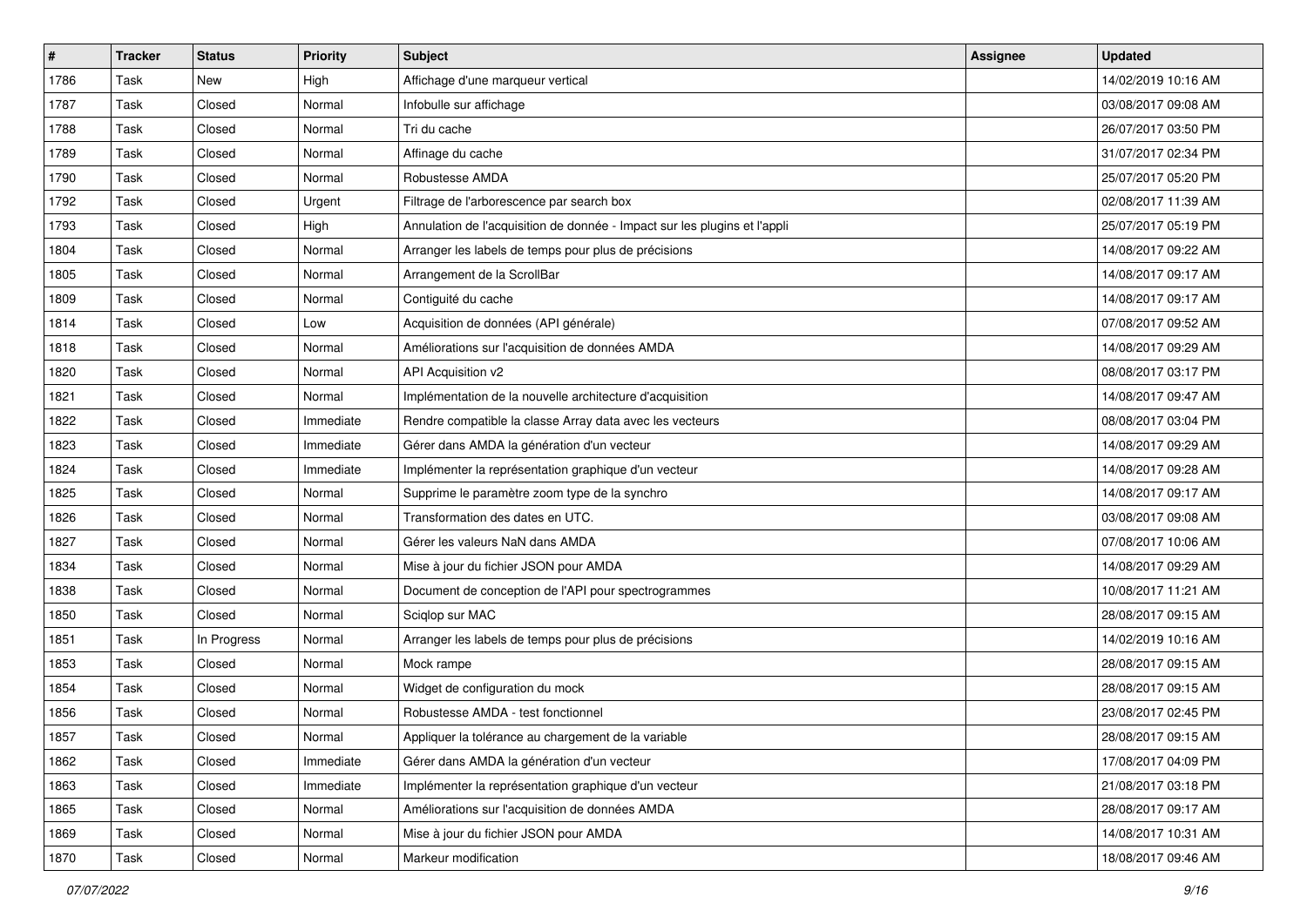| #    | <b>Tracker</b> | <b>Status</b> | <b>Priority</b> | <b>Subject</b>                                                                 | <b>Assignee</b> | <b>Updated</b>      |
|------|----------------|---------------|-----------------|--------------------------------------------------------------------------------|-----------------|---------------------|
| 1871 | Task           | Closed        | Normal          | Barre de chargement dès le début de la requete                                 |                 | 28/08/2017 09:17 AM |
| 1872 | Task           | Closed        | Normal          | Indiquer pour une variable que les données ne sont pas présentes               |                 | 28/08/2017 09:18 AM |
| 1873 | Task           | Closed        | Normal          | Analyse du problème d'acquisition avec wireshark                               |                 | 18/08/2017 02:03 PM |
| 1874 | Task           | Closed        | Normal          | Analyse problème barrière sur les variables en 17 (ACQUISITION API V5)         |                 | 23/08/2017 02:45 PM |
| 1875 | Task           | Closed        | Normal          | Vérifier le paramétrage de la synchronisation                                  |                 | 28/08/2017 09:18 AM |
| 1876 | Task           | Closed        | Normal          | Implémenter l'annulation de requete                                            |                 | 28/08/2017 09:18 AM |
| 1877 | Task           | Closed        | Normal          | Implémenter la progression d'une requete                                       |                 | 28/08/2017 09:17 AM |
| 1878 | Task           | Closed        | Normal          | Implémenter la barrière de synchronisation de requete                          |                 | 24/08/2017 03:51 PM |
| 1880 | Task           | New           | Normal          | Révision de la conception du doc API                                           |                 | 14/02/2019 10:16 AM |
| 1881 | Task           | Closed        | Normal          | Changer les valeurs des colonnes tstart tend pour la vrai donnée à l'intérieur |                 | 23/08/2017 02:31 PM |
| 1882 | Task           | Closed        | Normal          | Analyser et corriger le problème du cosinus avec IAPI d'acquisition v5         |                 | 18/08/2017 02:03 PM |
| 1883 | Task           | Closed        | Normal          | Epuration visualisation                                                        |                 | 28/08/2017 09:15 AM |
| 1884 | Task           | Closed        | Normal          | Affichage des données présentes avant acquisition                              |                 | 21/08/2017 03:45 PM |
| 1886 | Task           | Closed        | Normal          | Modifier la représentation interne d'un ArrayData                              |                 | 28/08/2017 09:10 AM |
| 1888 | Task           | Closed        | Normal          | Optimisation merge et set data                                                 |                 | 28/08/2017 09:15 AM |
| 1890 | Task           | Closed        | Normal          | Calcule Y Range                                                                |                 | 23/08/2017 02:44 PM |
| 1919 | Task           | Closed        | Normal          | Sciqlop sur MAC                                                                |                 | 27/09/2017 10:19 AM |
| 1920 | Task           | Closed        | Normal          | Mock rampe                                                                     |                 | 27/09/2017 10:19 AM |
| 1921 | Task           | Closed        | Normal          | Widget de configuration du mock                                                |                 | 27/09/2017 10:19 AM |
| 1923 | Task           | Closed        | Normal          | Appliquer la tolérance au chargement de la variable                            |                 | 21/09/2017 11:43 AM |
| 1926 | Task           | Closed        | Normal          | Epuration visualisation                                                        |                 | 11/09/2017 11:51 AM |
| 1927 | Task           | Closed        | Normal          | Optimisation du merge de DataSeries                                            |                 | 31/08/2017 11:47 AM |
| 1932 | Task           | Closed        | Normal          | Barre de chargement dès le début de la requete                                 |                 | 22/09/2017 03:20 PM |
| 1933 | Task           | Closed        | Normal          | Indiquer pour une variable que les données ne sont pas présentes               |                 | 27/09/2017 10:19 AM |
| 1936 | Task           | Closed        | Normal          | Vérifier le paramétrage de la synchronisation                                  |                 | 27/09/2017 10:19 AM |
| 1937 | Task           | Closed        | Normal          | Implémenter l'annulation de requete                                            |                 | 22/09/2017 03:20 PM |
| 1938 | Task           | Closed        | Normal          | Implémenter la progression d'une requete                                       |                 | 22/09/2017 03:20 PM |
| 1942 | Task           | Closed        | Normal          | Définir l'algorithme de colorisation du spectrogramme                          |                 | 16/11/2017 10:56 AM |
| 1943 | Task           | Closed        | Normal          | Préparer la requête d'acquisition d'un spectrogramme pour AMDA                 |                 | 16/11/2017 10:57 AM |
| 1945 | Task           | Closed        | Normal          | Mise à jour du widget de temps                                                 |                 | 09/10/2017 11:08 PM |
| 1947 | Task           | New           | Normal          | Mettre en place un timeout lié à la perte de débit                             |                 | 14/02/2019 10:16 AM |
| 1948 | Task           | New           | Normal          | Lancer l'annulation de la requête en cas de timeout de débit                   |                 | 14/02/2019 10:16 AM |
| 1949 | Task           | Closed        | Normal          | Affiner les étapes de téléchargement de la progress bar                        |                 | 27/09/2017 10:19 AM |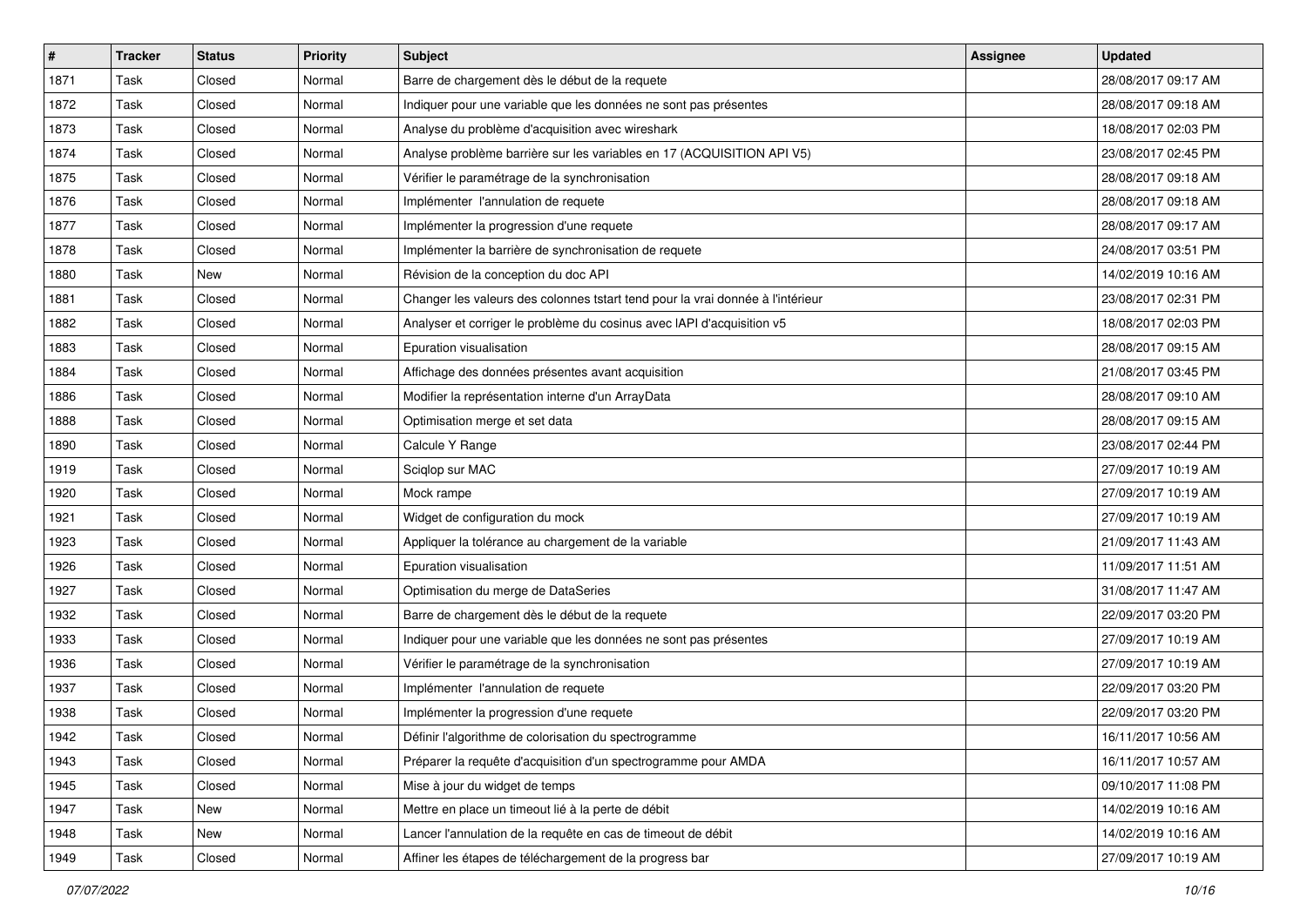| $\sharp$ | <b>Tracker</b> | <b>Status</b> | <b>Priority</b> | <b>Subject</b>                                                           | Assignee        | <b>Updated</b>      |
|----------|----------------|---------------|-----------------|--------------------------------------------------------------------------|-----------------|---------------------|
| 1950     | Task           | Closed        | Normal          | Analyse et correction de la perte de synchronisation                     |                 | 27/09/2017 10:19 AM |
| 1952     | Task           | Closed        | Normal          | Test d'acquisition de données pour le Cosinus Provider                   |                 | 22/09/2017 03:20 PM |
| 1955     | Task           | Closed        | Normal          | Valider la suppression de variables                                      |                 | 29/08/2017 11:05 AM |
| 1956     | Task           | Closed        | Normal          | Corriger les calculs intempestifs des données tStart/tEnd d'une variable |                 | 28/08/2017 10:13 AM |
| 1957     | Task           | Closed        | Normal          | Correction diverses sur l'IHM                                            |                 | 28/08/2017 10:13 AM |
| 1963     | Task           | Closed        | Normal          | Optimisation du setDataSeries() d'une variable                           |                 | 31/08/2017 12:31 PM |
| 1964     | Task           | Closed        | Normal          | Corriger les appels intempestifs de la méthode merge()                   |                 | 06/09/2017 09:55 AM |
| 1966     | Task           | Closed        | Normal          | Améliorer l'affichage de données                                         |                 | 27/09/2017 10:23 AM |
| 1967     | Task           | Closed        | Normal          | Limiter le nombre de requêtes générées                                   |                 | 27/09/2017 10:26 AM |
| 1968     | Task           | Closed        | Normal          | Corriger le problème de lenteur à l'ouverture d'une variable             |                 | 26/09/2017 05:22 PM |
| 1970     | Task           | Closed        | Normal          | Ajouter une colonne "Nombre de points"                                   |                 | 07/09/2017 02:36 PM |
| 1971     | Task           | Closed        | Normal          | Protéger la communication entre le widget et le contrôleur               |                 | 27/09/2017 10:25 AM |
| 1972     | Task           | Closed        | Normal          | Générer des std::vector pour les résultats AMDA                          |                 | 11/09/2017 12:16 PM |
| 2044     | Task           | In Progress   | Normal          | spectro notebook                                                         | Laurent Mirioni | 14/02/2019 09:59 AM |
| 2045     | Task           | In Progress   | High            | aide spectro                                                             | Laurent Mirioni | 14/02/2019 09:59 AM |
| 2046     | Task           | New           | Normal          | arbre JSON                                                               | Laurent Mirioni | 14/02/2019 09:59 AM |
| 2047     | Task           | <b>New</b>    | Normal          | test import/export VOtable                                               | Laurent Mirioni | 14/02/2019 09:59 AM |
| 2048     | Task           | New           | Normal          | Drag and Drop                                                            |                 | 14/02/2019 09:59 AM |
| 2049     | Task           | <b>New</b>    | Normal          | design backend catalog                                                   |                 | 14/02/2019 09:59 AM |
| 2050     | Task           | <b>New</b>    | Normal          | implémentation du backend catalog                                        |                 | 14/02/2019 09:59 AM |
| 2051     | Task           | New           | Normal          | debug/feedback backend catalog                                           |                 | 14/02/2019 09:59 AM |
| 2052     | Task           | New           | Normal          | layout dynamique des plots                                               |                 | 14/02/2019 09:59 AM |
| 2053     | Task           | Closed        | Normal          | design et implementation stockage et affichage spectro                   |                 | 16/11/2017 10:58 AM |
| 2054     | Task           | New           | Normal          | feedback/debug spectro                                                   |                 | 14/02/2019 09:59 AM |
| 2055     | Task           | New           | Normal          | design GUI catalog                                                       |                 | 14/02/2019 09:59 AM |
| 2056     | Task           | New           | Normal          | implémentation du GUI catalog                                            |                 | 14/02/2019 09:59 AM |
| 2057     | Task           | New           | Normal          | feedback debug GUI catalog                                               |                 | 14/02/2019 09:59 AM |
| 2058     | Task           | New           | Normal          | Design et implementation curseurs/zone dans les plots                    |                 | 14/02/2019 09:59 AM |
| 2059     | Task           | New           | Normal          | debug/feedback curseurs zones                                            |                 | 14/02/2019 09:59 AM |
| 2060     | Task           | New           | Normal          | Settings plot par défaut + ergonomie (axes, légendes)                    |                 | 14/02/2019 09:59 AM |
| 2061     | Task           | New           | Normal          | design + implementation sélection temps versus orbit                     |                 | 14/02/2019 09:59 AM |
| 2081     | Task           | New           | Normal          | Sciglop sur MAC                                                          |                 | 14/02/2019 09:59 AM |
| 2082     | Task           | New           | Normal          | Mock rampe                                                               |                 | 14/02/2019 09:59 AM |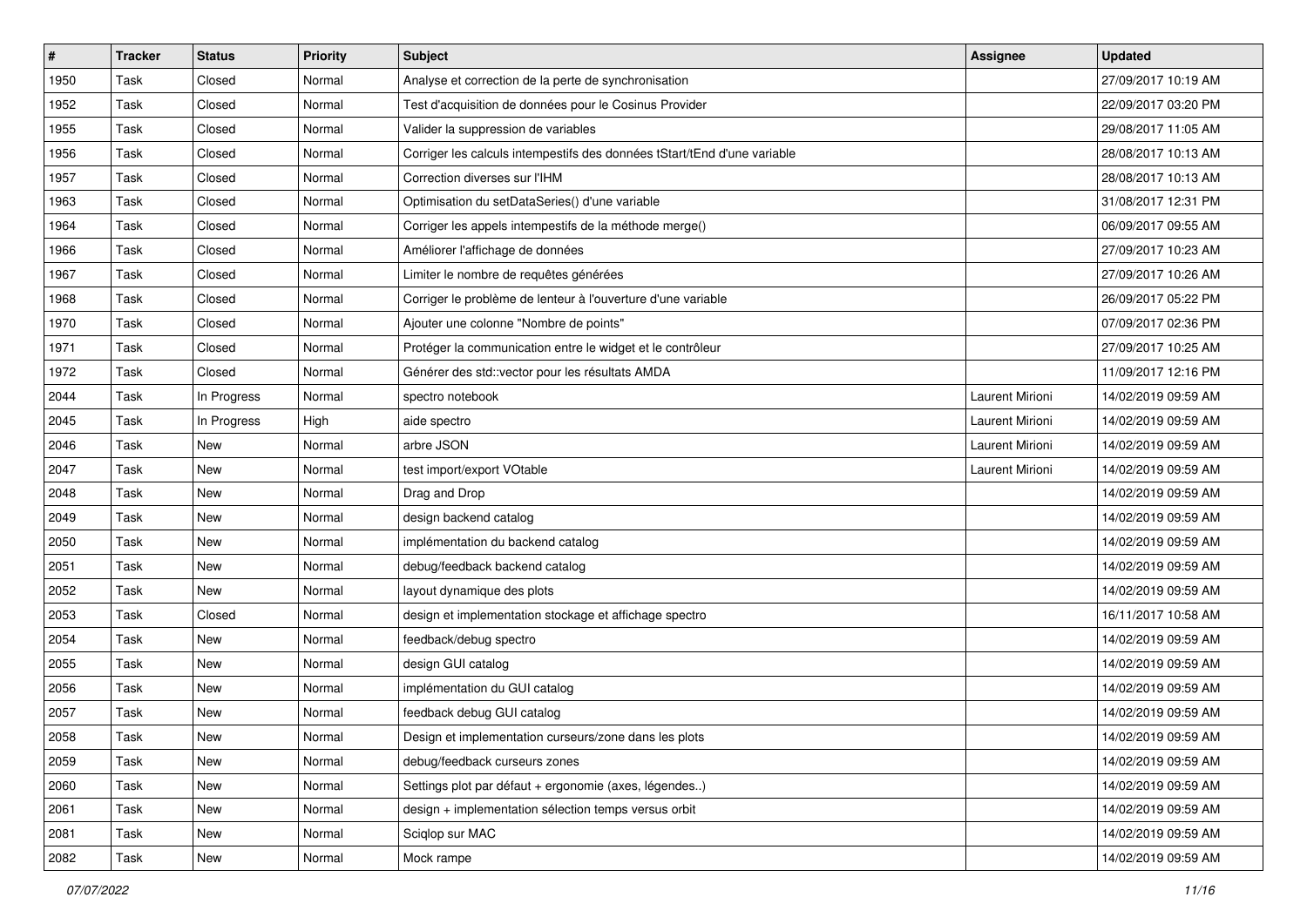| $\sharp$ | <b>Tracker</b> | <b>Status</b> | <b>Priority</b> | <b>Subject</b>                                                  | Assignee | <b>Updated</b>      |
|----------|----------------|---------------|-----------------|-----------------------------------------------------------------|----------|---------------------|
| 2083     | Task           | <b>New</b>    | Normal          | Widget de configuration du mock                                 |          | 14/02/2019 09:59 AM |
| 2089     | Task           | In Progress   | Normal          | Indiquer pour une variable son état d'acquisition               |          | 14/02/2019 09:59 AM |
| 2094     | Task           | Closed        | Normal          | Analyse et correction de la perte de synchronisation            |          | 27/09/2017 05:06 PM |
| 2099     | Task           | Closed        | Normal          | Protéger la communication entre le widget et le contrôleur      |          | 06/12/2017 11:05 AM |
| 2102     | Task           | <b>New</b>    | Normal          | Vérifier le paramétrage de la synchronisation                   |          | 14/02/2019 09:59 AM |
| 2103     | Task           | <b>New</b>    | Normal          | Affiner les étapes de téléchargement de la progress bar         |          | 14/02/2019 09:59 AM |
| 2105     | Task           | Closed        | Normal          | Changement du serveur AMDA vers AMDA Test                       |          | 27/09/2017 05:06 PM |
| 2108     | Task           | In Progress   | Normal          | Test unitaires complémentaires                                  |          | 14/02/2019 09:59 AM |
| 2109     | Task           | In Progress   | Normal          | MAJ Test fonctionnelles AMDA                                    |          | 14/02/2019 09:59 AM |
| 2110     | Task           | <b>New</b>    | Normal          | Test fonctionnelles AMDA aléatoire                              |          | 14/02/2019 09:59 AM |
| 2113     | Task           | Closed        | Normal          | Correction bug quand duplication variable                       |          | 28/09/2017 09:50 AM |
| 2114     | Task           | Closed        | Normal          | Correction bug quand renommage variable                         |          | 27/09/2017 05:05 PM |
| 2115     | Task           | Closed        | Normal          | Analyse bug de mise à jour des requetes                         |          | 09/10/2017 11:37 PM |
| 2116     | Task           | Closed        | Normal          | Modification du mock plugin pour des données types vectorielles |          | 29/09/2017 11:27 AM |
| 2117     | Task           | <b>New</b>    | Normal          | Identifier un trou de donnée                                    |          | 14/02/2019 09:59 AM |
| 2118     | Task           | New           | Normal          | Intégrer le nouveau format JSON                                 |          | 14/02/2019 09:59 AM |
| 2122     | Task           | Closed        | Normal          | Réversibilité vers AMDA v1                                      |          | 29/09/2017 11:29 AM |
| 2138     | Task           | Closed        | Normal          | POC de drag and drop                                            |          | 20/10/2017 03:54 PM |
| 2139     | Task           | Closed        | Normal          | Document d'architecture de l'API                                |          | 20/10/2017 03:54 PM |
| 2140     | Task           | Closed        | Normal          | Document d'architecture API Catalogue                           |          | 20/10/2017 05:13 PM |
| 2164     | Task           | Closed        | Normal          | Drag and drop de visu vers visu                                 |          | 23/10/2017 03:48 PM |
| 2165     | Task           | New           | Normal          | Drop de produits dans la visu                                   |          | 14/02/2019 09:59 AM |
| 2166     | Task           | Closed        | Normal          | Drop de variables dans la visu                                  |          | 03/11/2017 01:51 PM |
| 2171     | Task           | Closed        | Normal          | Drag depuis les datasources                                     |          | 07/11/2017 11:27 AM |
| 2172     | Task           | Closed        | Normal          | Drag depuis les variables                                       |          | 03/11/2017 01:51 PM |
| 2173     | Task           | Closed        | Normal          | Drag depuis le timeWidget                                       |          | 07/11/2017 11:27 AM |
| 2174     | Task           | Closed        | Normal          | Drop vers le timeWidget                                         |          | 07/11/2017 11:27 AM |
| 2176     | Task           | Closed        | Normal          | Drop de produits dans les variables                             |          | 07/11/2017 11:27 AM |
| 2178     | Task           | Closed        | Normal          | Drag and drop de visu vers visu                                 |          | 03/11/2017 01:51 PM |
| 2190     | Task           | Closed        | Normal          | Initialisation dépot git                                        |          | 23/10/2017 04:35 PM |
| 2191     | Task           | Closed        | Normal          | Configuration API avec QMake et QxOrm                           |          | 30/10/2017 02:54 PM |
| 2192     | Task           | Closed        | Normal          | Implémentation de l'API du moteur de recherche                  |          | 30/10/2017 02:54 PM |
| 2193     | Task           | Closed        | Normal          | Imp méthode request Du CatalogueDao                             |          | 30/10/2017 02:54 PM |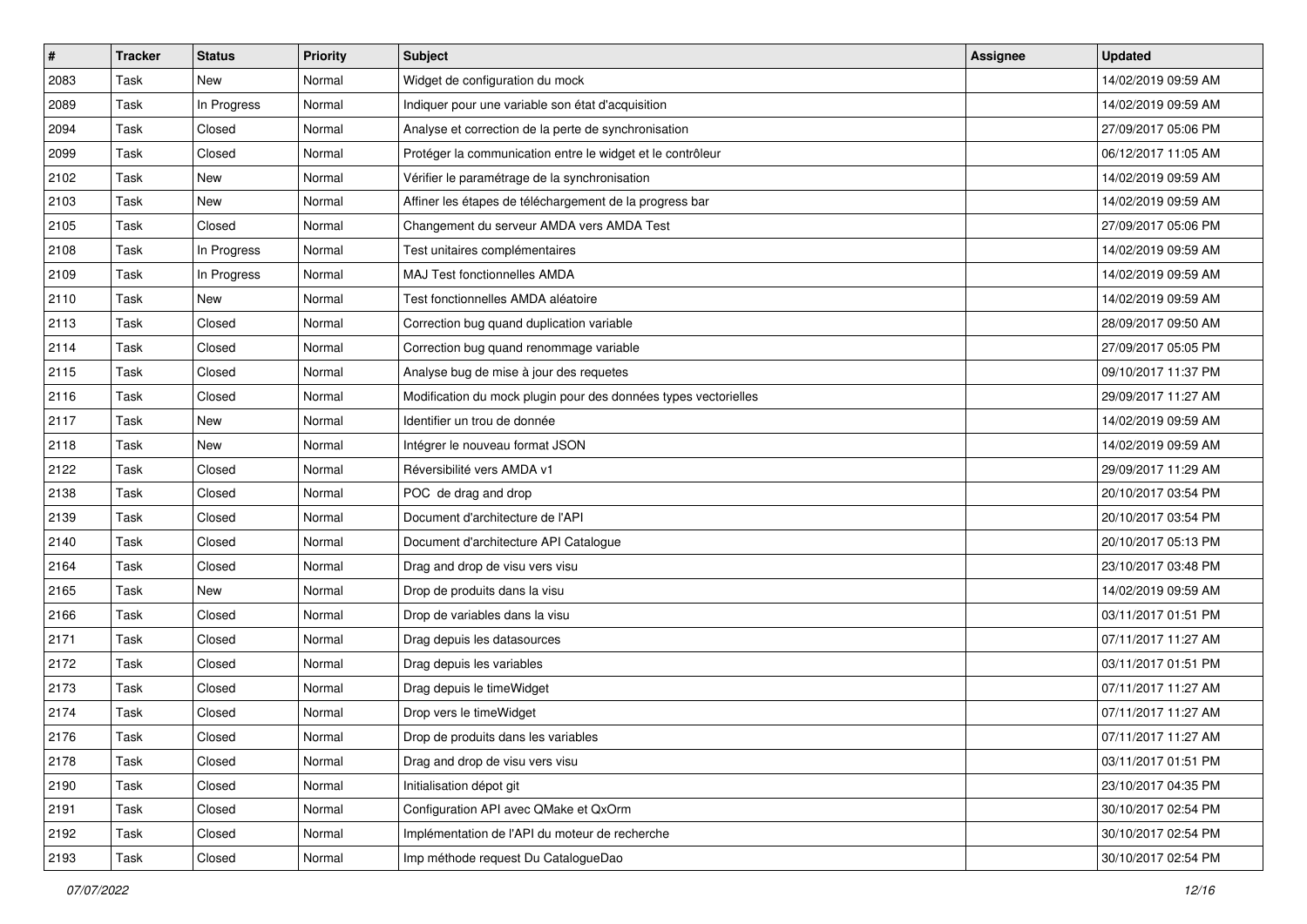| $\pmb{\#}$ | <b>Tracker</b> | <b>Status</b> | <b>Priority</b> | Subject                                                                 | Assignee | <b>Updated</b>      |
|------------|----------------|---------------|-----------------|-------------------------------------------------------------------------|----------|---------------------|
| 2194       | Task           | Closed        | Normal          | Test unitaire méthode moteur de recherche                               |          | 30/10/2017 02:54 PM |
| 2195       | Task           | Closed        | Normal          | Imp modele event                                                        |          | 30/10/2017 02:54 PM |
| 2196       | Task           | Closed        | Normal          | ajout d'un Event                                                        |          | 30/10/2017 02:54 PM |
| 2197       | Task           | Closed        | Normal          | Récupération d'un Event                                                 |          | 30/10/2017 02:54 PM |
| 2198       | Task           | Closed        | Normal          | Modification d'un Event sans effet de bord                              |          | 30/10/2017 02:54 PM |
| 2199       | Task           | Closed        | Normal          | Suppression d'un Event (sans effet de bord)                             |          | 30/10/2017 02:54 PM |
| 2200       | Task           | Closed        | Normal          | Imp modèle catalogue                                                    |          | 31/10/2017 04:50 PM |
| 2201       | Task           | Closed        | Normal          | Ajout d'un catalogue                                                    |          | 31/10/2017 04:50 PM |
| 2202       | Task           | Closed        | Normal          | Modification d'un catalogue                                             |          | 31/10/2017 04:50 PM |
| 2203       | Task           | Closed        | Normal          | Récupération d'un catalogue                                             |          | 31/10/2017 04:50 PM |
| 2204       | Task           | Closed        | Normal          | Suppression d'un catalogue                                              |          | 31/10/2017 04:50 PM |
| 2205       | Task           | Closed        | Normal          | Récupération des Events d'un catalogue                                  |          | 31/10/2017 04:50 PM |
| 2206       | Task           | Closed        | Normal          | Effet de bord Event sur Catalogue                                       |          | 09/11/2017 09:45 AM |
| 2207       | Task           | Closed        | Normal          | Imp modèle Tag                                                          |          | 03/11/2017 03:06 PM |
| 2208       | Task           | Closed        | Normal          | Ajout d'un Tag                                                          |          | 03/11/2017 03:06 PM |
| 2209       | Task           | Closed        | Normal          | Récupération des Tags                                                   |          | 03/11/2017 03:06 PM |
| 2210       | Task           | Closed        | Normal          | Suppression d'un Tag                                                    |          | 03/11/2017 03:06 PM |
| 2212       | Task           | Closed        | Normal          | Union de catalogue                                                      |          | 10/11/2017 02:35 PM |
| 2213       | Task           | Closed        | Normal          | Intersection de catalogue                                               |          | 10/11/2017 02:35 PM |
| 2214       | Task           | <b>New</b>    | Normal          | Diff de catalogue                                                       |          | 14/02/2019 09:59 AM |
| 2215       | Task           | Closed        | Normal          | Ajout d'un DB                                                           |          | 09/11/2017 09:42 AM |
| 2216       | Task           | Closed        | Normal          | Sauvegarde d'un DB                                                      |          | 09/11/2017 09:42 AM |
| 2219       | Task           | Closed        | Normal          | Document d'architecture API Spectro                                     |          | 15/11/2017 05:07 PM |
| 2222       | Task           | New           | Normal          | Drop d'évènements dans la visu                                          |          | 14/02/2019 09:59 AM |
| 2227       | Task           | Closed        | Normal          | Création de la classe SpectrogramSeries                                 |          | 31/10/2017 02:13 PM |
| 2231       | Task           | Closed        | Normal          | Ajout d'un produit représentant un spectrogramme dans le plugin bouchon |          | 10/11/2017 09:49 AM |
| 2232       | Task           | Closed        | Normal          | Affichage du spectrogramme bouchon dans un graphe                       |          | 15/11/2017 05:07 PM |
| 2234       | Task           | Closed        | Normal          | Création du widget de saisie de l'échelle de couleurs                   |          | 29/11/2017 09:22 AM |
| 2235       | Task           | Closed        | Normal          | Implémentation du calcul automatique des seuils                         |          | 29/11/2017 09:22 AM |
| 2236       | Task           | Closed        | Normal          | Gestion des seuils à l'affichage                                        |          | 29/11/2017 09:22 AM |
| 2237       | Task           | Closed        | Normal          | Affichage des valeurs de spectrogramme dans une tooltip                 |          | 29/11/2017 09:22 AM |
| 2238       | Task           | New           | Normal          | Zoom sur l'axe Y d'un spectrogramme                                     |          | 14/02/2019 09:59 AM |
| 2239       | Task           | Closed        | Normal          | Contrôles sur la zone d'affichage du spectrogramme                      |          | 29/11/2017 09:22 AM |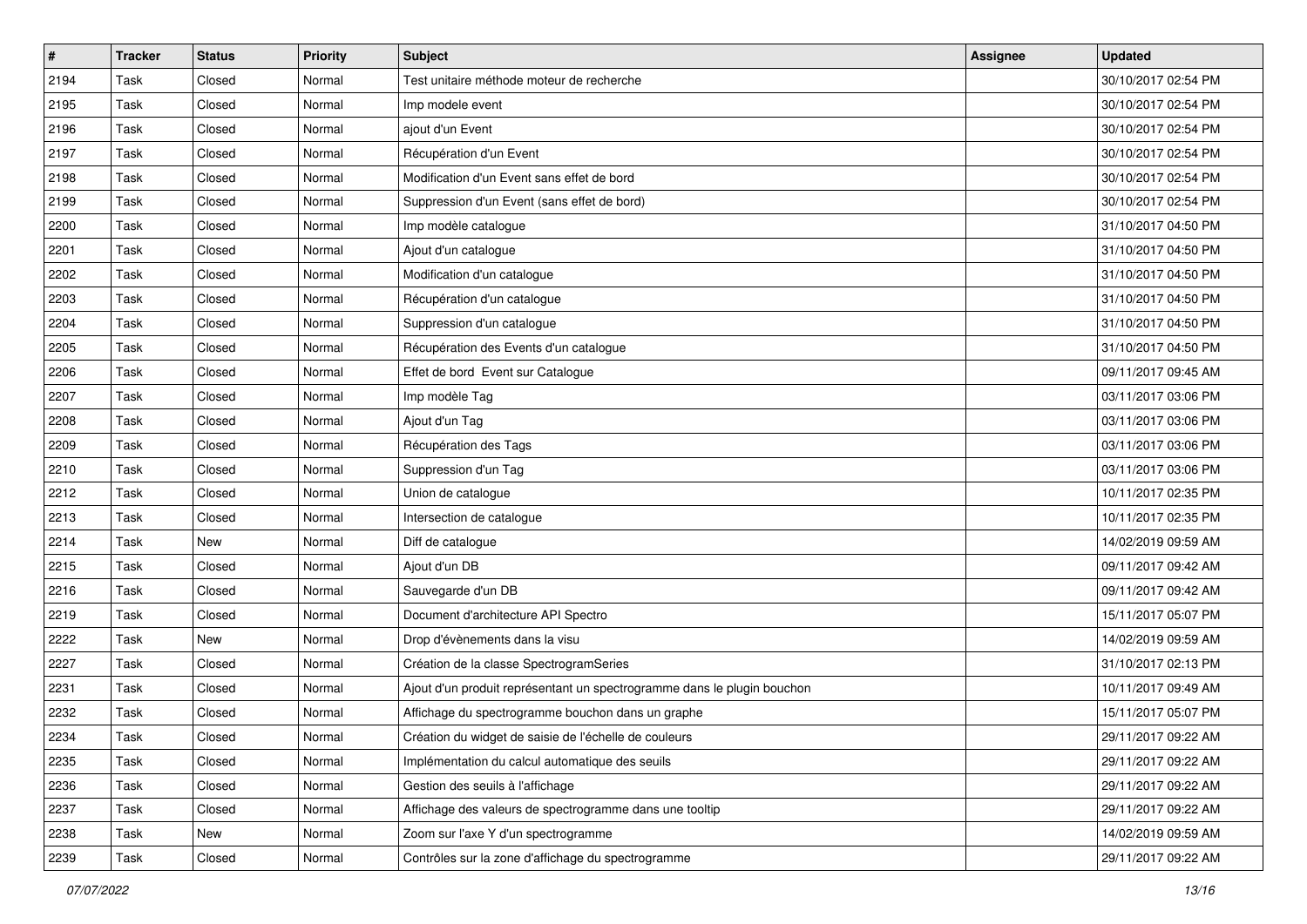| $\sharp$ | <b>Tracker</b> | <b>Status</b> | <b>Priority</b> | Subject                                                                                   | Assignee | <b>Updated</b>      |
|----------|----------------|---------------|-----------------|-------------------------------------------------------------------------------------------|----------|---------------------|
| 2241     | Task           | Closed        | Normal          | Modification du fichier JSON pour identifier les spectrogrammes                           |          | 22/11/2017 05:52 PM |
| 2242     | Task           | Closed        | Normal          | Génération du fichier résultat pour un spectrogramme AMDA                                 |          | 22/11/2017 05:52 PM |
| 2243     | Task           | Closed        | Normal          | Mise à jour du parser AMDA pour gérer les spectrogammes                                   |          | 22/11/2017 05:52 PM |
| 2244     | Task           | Closed        | Normal          | Gestion de la résolution temporelle                                                       |          | 24/11/2017 11:13 AM |
| 2245     | Task           | Closed        | Normal          | Gestion des trous de données                                                              |          | 24/11/2017 11:13 AM |
| 2251     | Task           | New           | Normal          | Amélioration du drop sur un graphe existant                                               |          | 14/02/2019 09:59 AM |
| 2253     | Task           | Closed        | Normal          | Drag and drop entre 2 tabs                                                                |          | 07/11/2017 11:27 AM |
| 2259     | Task           | Closed        | Normal          | Déplacement d'un Event d'un DB à un autre                                                 |          | 10/11/2017 04:49 PM |
| 2260     | Task           | Closed        | Normal          | Déplacement d'un Catalogue d'un DB à un autre                                             |          | 10/11/2017 04:49 PM |
| 2263     | Task           | Closed        | Normal          | Mise à jour Event pour Tag                                                                |          | 15/11/2017 02:21 PM |
| 2266     | Task           | Closed        | Normal          | Gestion de la cohérence des données                                                       |          | 29/11/2017 09:58 AM |
| 2267     | Task           | Closed        | Normal          | Gestion des itérateurs                                                                    |          | 24/11/2017 11:13 AM |
| 2273     | Task           | Closed        | Normal          | Redaction du document d'API pour les curseurs et les zones                                |          | 17/11/2017 09:26 AM |
| 2278     | Task           | Closed        | Normal          | Utiliser des miniatures comme image lors d'un drag                                        |          | 17/11/2017 09:26 AM |
| 2279     | Task           | Closed        | Normal          | Drop du TimeWidget sur une variable                                                       |          | 17/11/2017 09:26 AM |
| 2280     | Task           | Closed        | Normal          | Drop d'une zone de synchro sur le TimeWidget                                              |          | 17/11/2017 09:26 AM |
| 2282     | Task           | Closed        | Normal          | Toujours afficher les scrollbars dans la visualisation sur mac (si elles sont nécessaire) |          | 16/11/2017 11:24 AM |
| 2283     | Task           | Closed        | Normal          | Analyse des problèmes de performance sur mac                                              |          | 22/11/2017 02:16 PM |
| 2284     | Task           | Closed        | Normal          | Mode d'interaction "Zoom"                                                                 |          | 22/11/2017 05:47 PM |
| 2285     | Task           | Closed        | Normal          | Mode d'interaction "Organisation des graphes"                                             |          | 22/11/2017 05:47 PM |
| 2286     | Task           | Closed        | Normal          | Mode d'interaction "edition des zones de sélections"                                      |          | 05/12/2017 05:50 PM |
| 2287     | Task           | Closed        | Normal          | Mode d'interaction "affichage des curseurs"                                               |          | 22/11/2017 05:47 PM |
| 2291     | Task           | Closed        | Normal          | Affichage d'un curseur dans un graphe                                                     |          | 22/11/2017 05:47 PM |
| 2292     | Task           | Closed        | Normal          | Interactions entre le curseur courant et les autres graphes de la zone de synchro         |          | 22/11/2017 05:47 PM |
| 2293     | Task           | Closed        | Normal          | Affichage d'une zone de sélection dans un graphe                                          |          | 05/12/2017 05:50 PM |
| 2294     | Task           | Closed        | Normal          | Déplacement / redimensionnement d'une zone de sélection                                   |          | 05/12/2017 05:50 PM |
| 2295     | Task           | Closed        | Normal          | Drag and drop d'une zone de sélection sur le TimeWidget                                   |          | 05/12/2017 05:50 PM |
| 2296     | Task           | Closed        | Normal          | Multi sélections de plusieurs zones de sélections sur plusieurs graphes                   |          | 05/12/2017 05:50 PM |
| 2297     | Task           | Closed        | Normal          | Mise en place des actions d'alignements entre les zones de sélections                     |          | 16/01/2018 03:17 PM |
| 2298     | Task           | Closed        | Normal          | Gestion des actions disponiblent depuis le menu contextuel d'une zone de sélection        |          | 05/12/2017 05:50 PM |
| 2299     | Task           | Closed        | Normal          | Gestions de la toolbar pour sélectionner le mode d'interraction                           |          | 22/11/2017 05:47 PM |
| 2323     | Task           | Closed        | Normal          | Rédaction du document de spécification design pour la gui des catalogues                  |          | 29/11/2017 09:42 AM |
| 2324     | Task           | Closed        | Normal          | Intégration API Catalogue dans SciQlop                                                    |          | 06/12/2017 11:40 AM |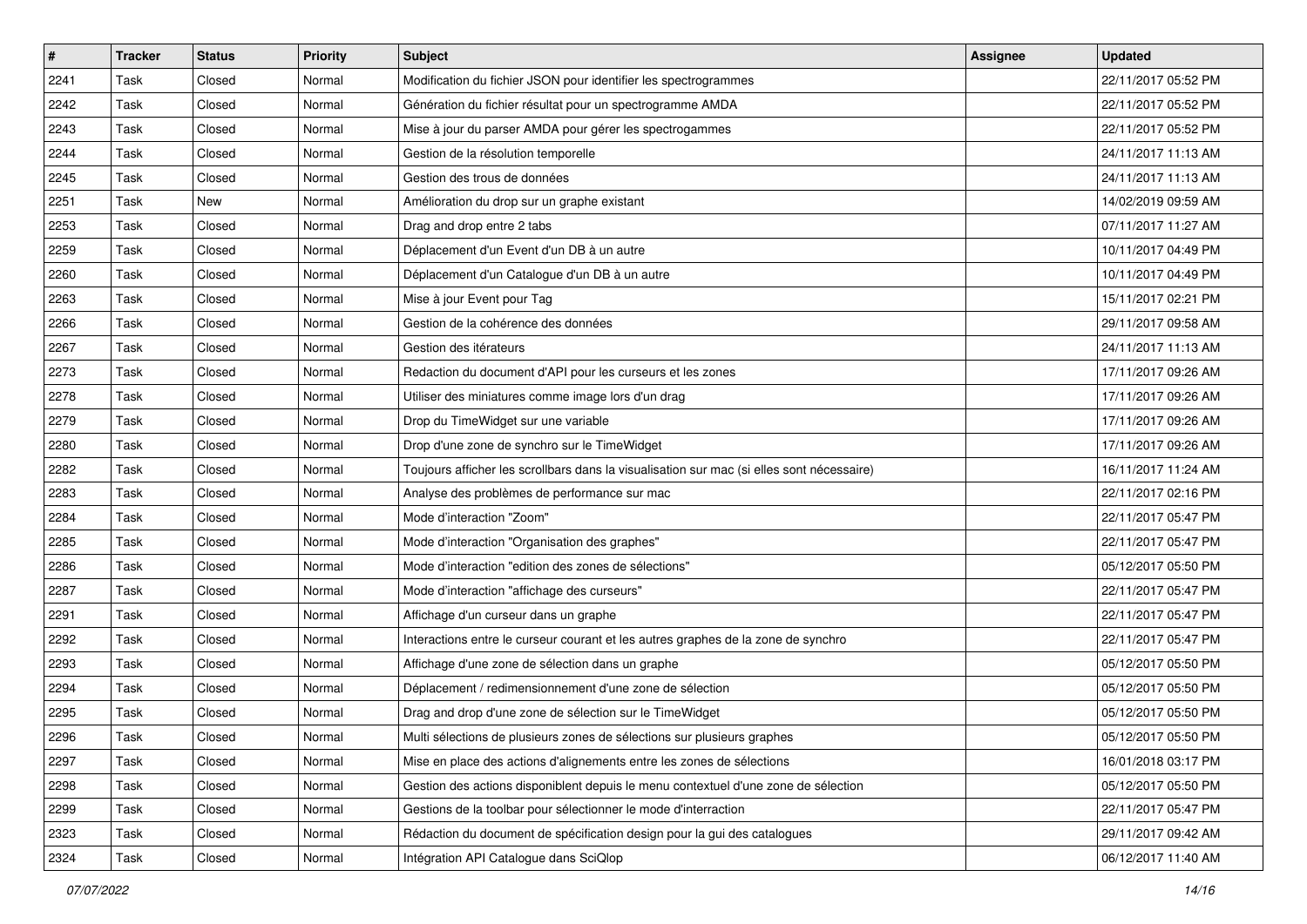| #    | <b>Tracker</b> | <b>Status</b> | <b>Priority</b> | Subject                                                                                                                   | Assignee | <b>Updated</b>      |
|------|----------------|---------------|-----------------|---------------------------------------------------------------------------------------------------------------------------|----------|---------------------|
| 2360 | Task           | Closed        | Normal          | Corriger l'affichage des curseurs en mode debug                                                                           |          | 23/11/2017 02:39 PM |
| 2363 | Task           | Closed        | Normal          | Mode d'interaction curseur simple: ajout de la possibilité de panner avec la souris                                       |          | 05/12/2017 05:50 PM |
| 2365 | Task           | Closed        | Normal          | Ajout de l'option de compilation pour CMake                                                                               |          | 06/12/2017 11:06 AM |
| 2366 | Task           | Closed        | Normal          | Traitement de l'option de compilation dans le provider AMDA                                                               |          | 06/12/2017 11:06 AM |
| 2367 | Task           | Closed        | Normal          | Compatibilité pour Meson                                                                                                  |          | 06/12/2017 11:06 AM |
| 2368 | Task           | Closed        | Normal          | Implémentation de la méthode de merge de deux sources de données                                                          |          | 30/11/2017 03:11 PM |
| 2369 | Task           | Closed        | Normal          | Utilisation de la méthode de merge dans le widget des sources de données                                                  |          | 30/11/2017 03:11 PM |
| 2381 | Task           | Closed        | Normal          | Rédaction du document de spécification design pour la gui des catalogues                                                  |          | 06/12/2017 09:19 AM |
| 2386 | Task           | Closed        | Normal          | Interruption aléatoire de l'affichage des données                                                                         |          | 06/12/2017 11:05 AM |
| 2389 | Task           | Closed        | Normal          | Problème de rafraichissement de variables synchronisées depuis le widget de temps                                         |          | 06/12/2017 11:05 AM |
| 2390 | Task           | New           | Normal          | Mauvaise représentation Y des spectrogrammes                                                                              |          | 14/02/2019 09:59 AM |
| 2391 | Task           | Closed        | Normal          | Possibility to select a zone which is under another zone                                                                  |          | 16/01/2018 03:17 PM |
| 2397 | Task           | Closed        | Normal          | Mauvaise synchronisation entre deux graphes                                                                               |          | 06/12/2017 11:05 AM |
| 2418 | Task           | Closed        | Normal          | Ajouter le nom d'un Evènement dans le modèle                                                                              |          | 06/12/2017 04:20 PM |
| 2419 | Task           | Closed        | Normal          | L'import d'un DB ne doit pas avoir d'impact sur les autres DB                                                             |          | 06/12/2017 05:43 PM |
| 2420 | Task           | Closed        | Normal          | Déplacement et copie d'un Event ou d'un Catalogue propose l'écrasement en argument                                        |          | 07/12/2017 02:51 PM |
| 2421 | Task           | Closed        | Normal          | Ajouter l'opération de copie d'un Event/Catalogue vers un autre DB                                                        |          | 07/12/2017 02:51 PM |
| 2422 | Task           | Closed        | Normal          | IHM de la fenêtre catalogue                                                                                               |          | 08/12/2017 11:07 AM |
| 2423 | Task           | Closed        | Normal          | IHM de la fenêtre Evènement                                                                                               |          | 08/12/2017 11:07 AM |
| 2424 | Task           | Closed        | Normal          | IHM de l'inspecteur                                                                                                       |          | 08/12/2017 11:07 AM |
| 2425 | Task           | Closed        | Normal          | Implémentation du widget formulaire sur Catalogue (sans actions)                                                          |          | 08/12/2017 11:07 AM |
| 2426 | Task           | Closed        | Normal          | Un nœud de la fenêtre Catalogue sélectionné et activé affiche son contenu dans la fenêtre<br>d'évènement et d'inspecteur. |          | 08/12/2017 11:07 AM |
| 2427 | Task           | Closed        | Normal          | Un Evènement sélectionné et activé affiche son contenue sous forme de formulaire dans la fenêtre<br>inspecteur            |          | 08/12/2017 11:07 AM |
| 2428 | Task           | Closed        | Normal          | La sélection des Evènements désactive la sélection des catalogues et inversement                                          |          | 08/12/2017 11:07 AM |
| 2429 | Task           | Closed        | Normal          | Tri de ses évènements en appuyant sur le nom de la colonne                                                                |          | 08/12/2017 11:07 AM |
| 2430 | Task           | Closed        | Normal          | Logique Affichage des boutons en fonction du nœud sélectionné                                                             |          | 08/12/2017 11:07 AM |
| 2431 | Task           | Closed        | Normal          | Logique du widget affiché dans l'inspecteur en fonction des items activées (évènements ou<br>catalogues)                  |          | 08/12/2017 11:07 AM |
| 2432 | Task           | Closed        | Normal          | IHM de la fenêtre catalogue                                                                                               |          | 18/12/2017 09:33 AM |
| 2433 | Task           | Closed        | Normal          | Gestion de modification d'un Catalogue                                                                                    |          | 16/01/2018 02:23 PM |
| 2434 | Task           | Closed        | Normal          | Renommage du catalogue                                                                                                    |          | 18/12/2017 09:33 AM |
| 2435 | Task           | Closed        | Normal          | Personnalisation des icones des nœuds de catalogue                                                                        |          | 18/12/2017 09:33 AM |